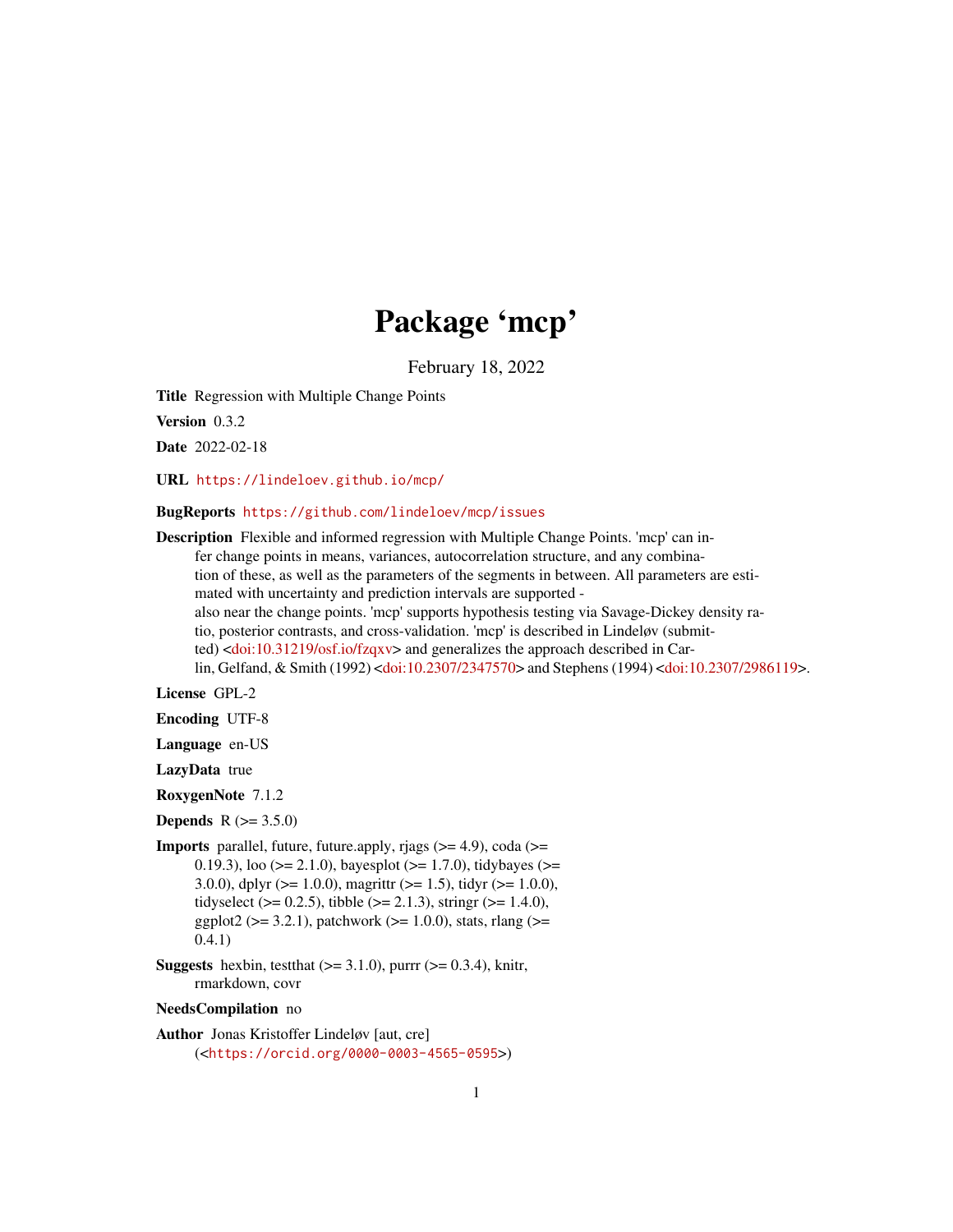<span id="page-1-0"></span>Maintainer Jonas Kristoffer Lindeløv <jonas@lindeloev.dk>

Repository CRAN

Date/Publication 2022-02-18 08:30:08 UTC

# R topics documented:

|       | -3              |
|-------|-----------------|
|       | 3               |
|       | $\overline{4}$  |
|       | 5               |
|       | $\overline{5}$  |
|       | 7               |
|       | 9               |
|       | 9               |
|       | $\overline{10}$ |
|       | <b>10</b>       |
|       | $\overline{14}$ |
|       |                 |
|       |                 |
|       |                 |
|       |                 |
|       |                 |
|       |                 |
|       |                 |
|       |                 |
|       |                 |
|       |                 |
|       |                 |
|       |                 |
|       |                 |
| Index | 30              |

mcp-package *Regression with Multiple Change Points*

# Description

The mcp package provides an interface to fit regression models with multiple change points between generalized linear segments, optionally with per-segment variance and autocorrelation structures.

The main function of  $mcp$  is the mcp() function, which uses a formula syntax to specify a wide range of change point models. Based on the supplied data, formulas, and additional information, it writes JAGS code on the fly and use rstan to fit the model, optionally in parallel to speed up sampling. You will need to install JAGS for mcp() to work.

A large number of post-processing methods can be applied. These include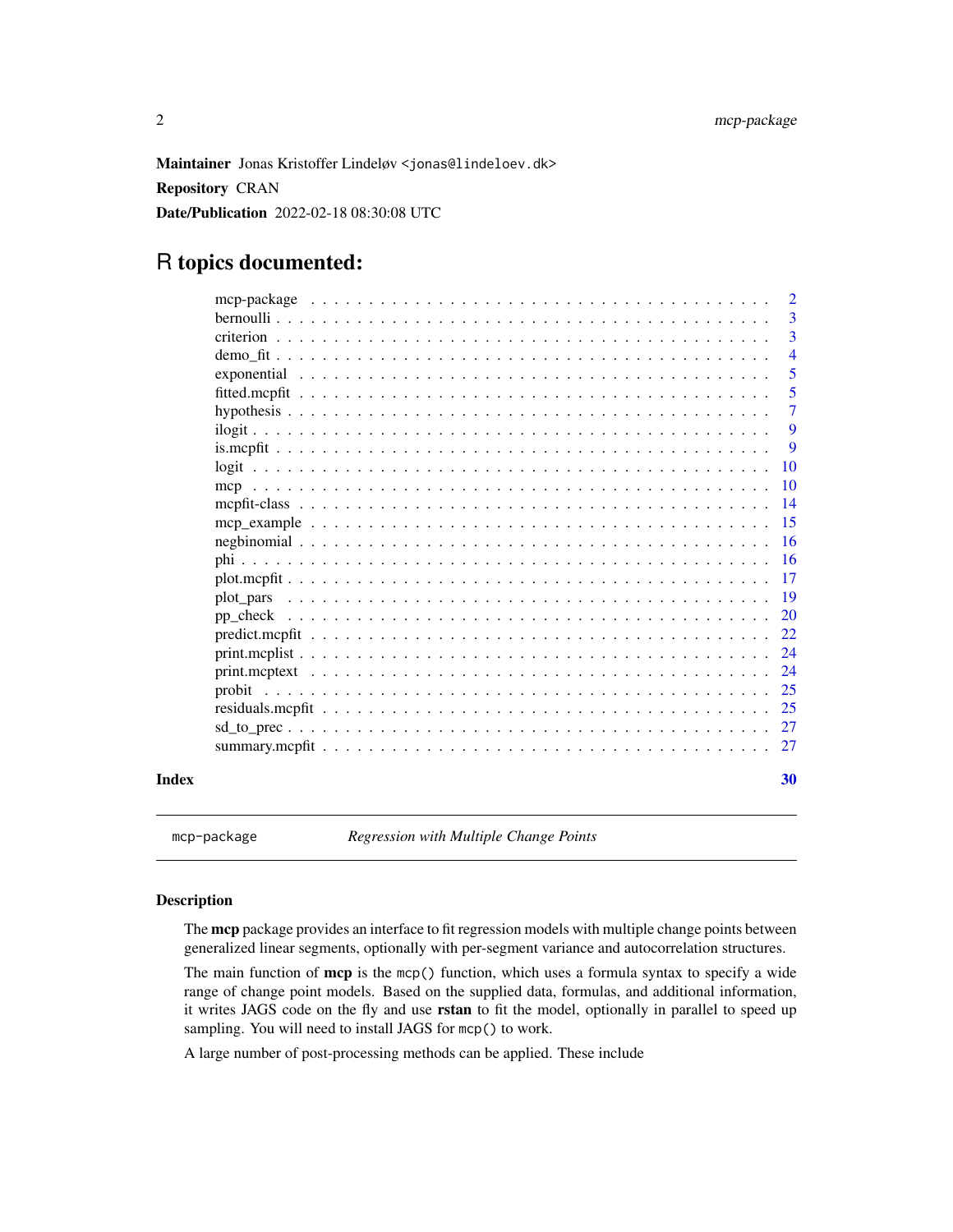#### <span id="page-2-0"></span>bernoulli 3

- Summarise fits using summary(), fixef(), and ranef().
- Visualize fits using plot() and individual parameters using plot\_pars().
- Test hypotheses using hypothesis() and loo().

Extensive documentation with worked examples is available at the [mcp website.](https://lindeloev.github.io/mcp/)

bernoulli *Bernoulli family for mcp*

# Description

Bernoulli family for mcp

#### Usage

bernoulli(link = "logit")

#### Arguments

link Link function.

<span id="page-2-2"></span>criterion *Compute information criteria for model comparison*

#### <span id="page-2-1"></span>Description

Takes an [mcpfit](#page-13-1) as input and computes information criteria using loo or WAIC. Compare models using [loo\\_compare](#page-0-0) and [loo\\_model\\_weights](#page-0-0). more in [loo](#page-2-1).

#### Usage

```
criterion(fit, criterion = "loo", ...)
## S3 method for class 'mcpfit'
\text{loo}(x, \ldots)## S3 method for class 'mcpfit'
```
waic $(x, \ldots)$ 

# Arguments

| fit       | An mopfit object.                                |
|-----------|--------------------------------------------------|
| criterion | One of "loo" (calls loo) or "waic" (calls waic). |
| $\cdots$  | Currently ignored                                |
| x         | An mopfit object.                                |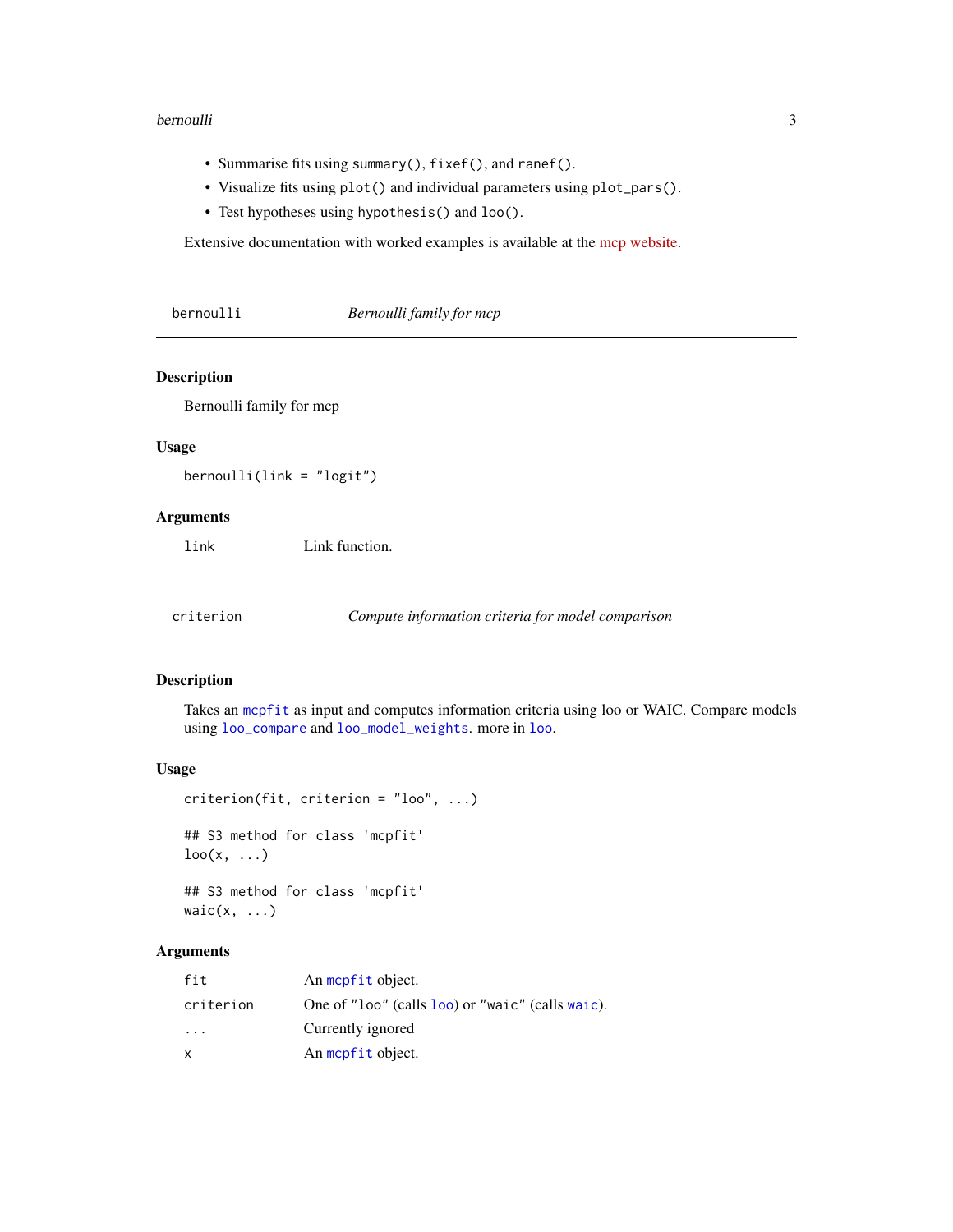#### <span id="page-3-0"></span>Value

a loo or psis\_loo object.

# Methods (by generic)

- loo: Computes loo on mcpfit objects
- waic: Computes WAIC on mcpfit objects

# Author(s)

Jonas Kristoffer Lindeløv <jonas@lindeloev.dk>

# See Also

[criterion](#page-2-2) [criterion](#page-2-2)

# Examples

```
# Define two models and sample them
# options(mc.cores = 3) # Speed up sampling
ex = mcp_example("intercepts") # Get some simulated data.
model1 = list(y \sim 1 + x, \sim 1)
model2 = list(y \sim 1 + x) # Without a change point
fit1 = mcp(model1, ex$data)
fit2 = mcp(model2, ex$data)
# Compute LOO for each and compare (works for waic(fit) too)
fit1$loo = loo(fit1)
fit2$loo = loc(fit2)loo::loo_compare(fit1$loo, fit2$loo)
```
demo\_fit *Example* mcpfit *for examples*

# Description

This was generated using mcp\_examples("demo",sample = TRUE).

#### Usage

demo\_fit

#### Format

An [mcpfit](#page-13-1) object.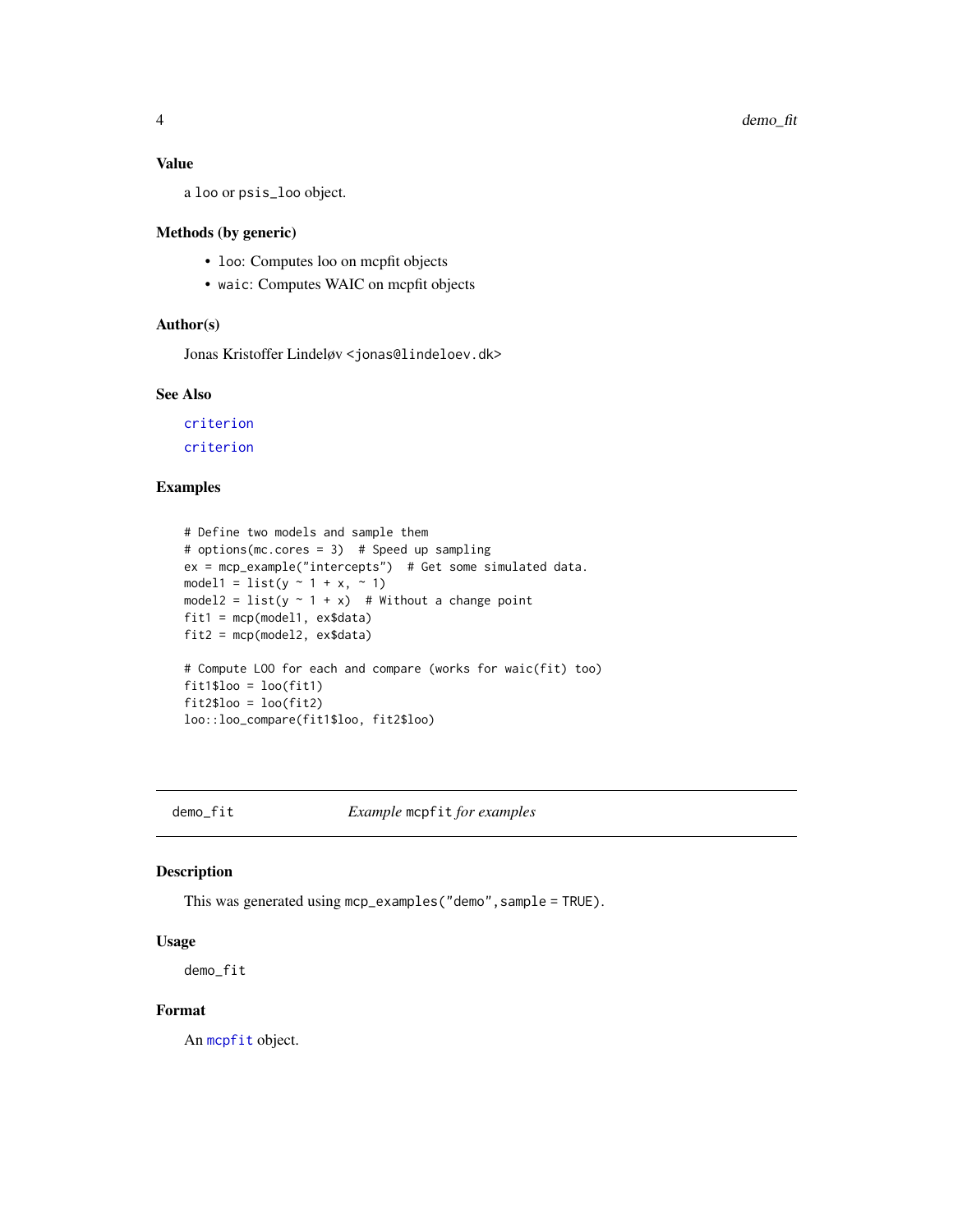<span id="page-4-0"></span>

# Description

Exponential family for mcp

# Usage

```
exponential(link = "identity")
```
# Arguments

link Link function (Character).

<span id="page-4-1"></span>fitted.mcpfit *Expected Values from the Posterior Predictive Distribution*

# Description

Expected Values from the Posterior Predictive Distribution

# Usage

```
## S3 method for class 'mcpfit'
fitted(
  object,
 newdata = NULL,
  summary = TRUE,
 probs = TRUE,rate = TRUE,
 prior = FALSE,
 which_y = "ct",varying = TRUE,
  arma = TRUE,nsamples = NULL,
  samples_format = "tidy",
  scale = "response",
  ...
\mathcal{E}
```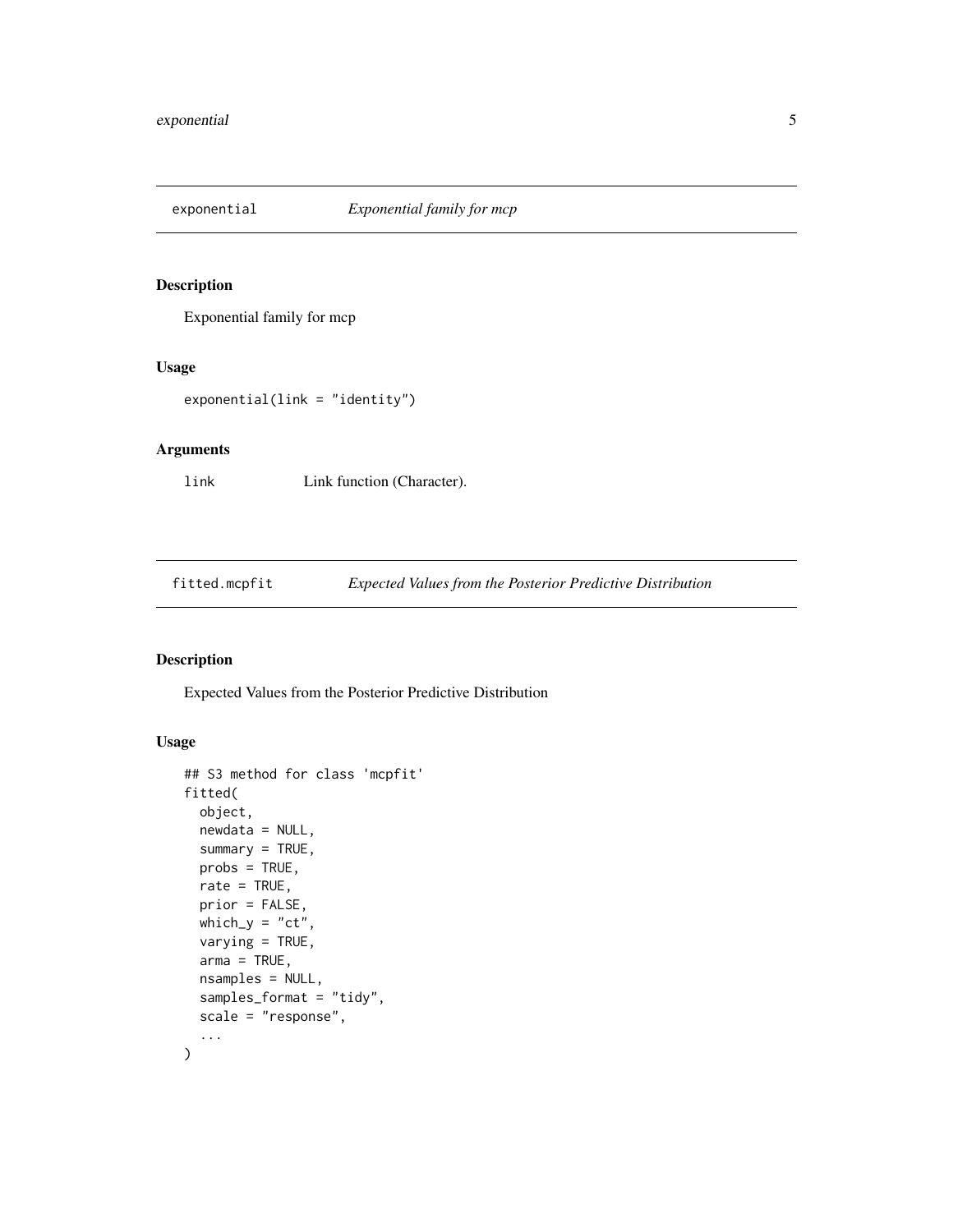# Arguments

| object         | An mcpfit object.                                                                                                                                                                                                                      |
|----------------|----------------------------------------------------------------------------------------------------------------------------------------------------------------------------------------------------------------------------------------|
| newdata        | A tibble or a data. frame containing predictors in the model. If NULL (default),<br>the original data is used.                                                                                                                         |
| summary        | Summarise at each x-value                                                                                                                                                                                                              |
| probs          | Vector of quantiles. Only in effect when summary == TRUE.                                                                                                                                                                              |
| rate           | Boolean. For binomial models, plot on raw data (rate = FALSE) or response<br>divided by number of trials (rate = TRUE). If FALSE, linear interpolation on<br>trial number is used to infer trials at a particular x.                   |
| prior          | TRUE/FALSE. Plot using prior samples? Useful for mcp(, sample = "both")                                                                                                                                                                |
| which_y        | What to plot on the y-axis. One of                                                                                                                                                                                                     |
|                | • "ct": The central tendency which is often the mean after applying the link<br>function.<br>• "sigma": The variance<br>• "ar1", "ar2", etc. depending on which order of the autoregressive effects<br>you want to plot.               |
| varying        | One of:                                                                                                                                                                                                                                |
|                | • TRUE All varying effects (fit\$pars\$varying).<br>• FALSE No varying efects (c()).<br>• Character vector: Only include specified varying parameters - see fit\$pars\$varying.                                                        |
| arma           | Whether to include autoregressive effects.                                                                                                                                                                                             |
|                | • TRUE Compute autoregressive residuals. Requires the response variable in<br>newdata.<br>• FALSE Disregard the autoregressive effects. For family = gaussian(),<br>predict() just use sigma for residuals.                            |
| nsamples       | Integer or NULL. Number of samples to return/summarise. If there are varying<br>effects, this is the number of samples from each varying group. NULL means<br>"all". Ignored if both are FALSE. More samples trade speed for accuracy. |
| samples_format | One of "tidy" or "matrix". Controls the output format when summary == FALSE.<br>See more under "value"                                                                                                                                 |
| scale          | One of                                                                                                                                                                                                                                 |
|                | • "response": return on the observed scale, i.e., after applying the inverse link<br>function.<br>• "linear": return on the parameter scale (where the linear trends are mod-<br>elled).                                               |
| $\ddots$       | Currently ignored.                                                                                                                                                                                                                     |
|                |                                                                                                                                                                                                                                        |

# Value

• If summary = TRUE: A tibble with the posterior mean for each row in newdata, If newdata is NULL, the data in fit\$data is used.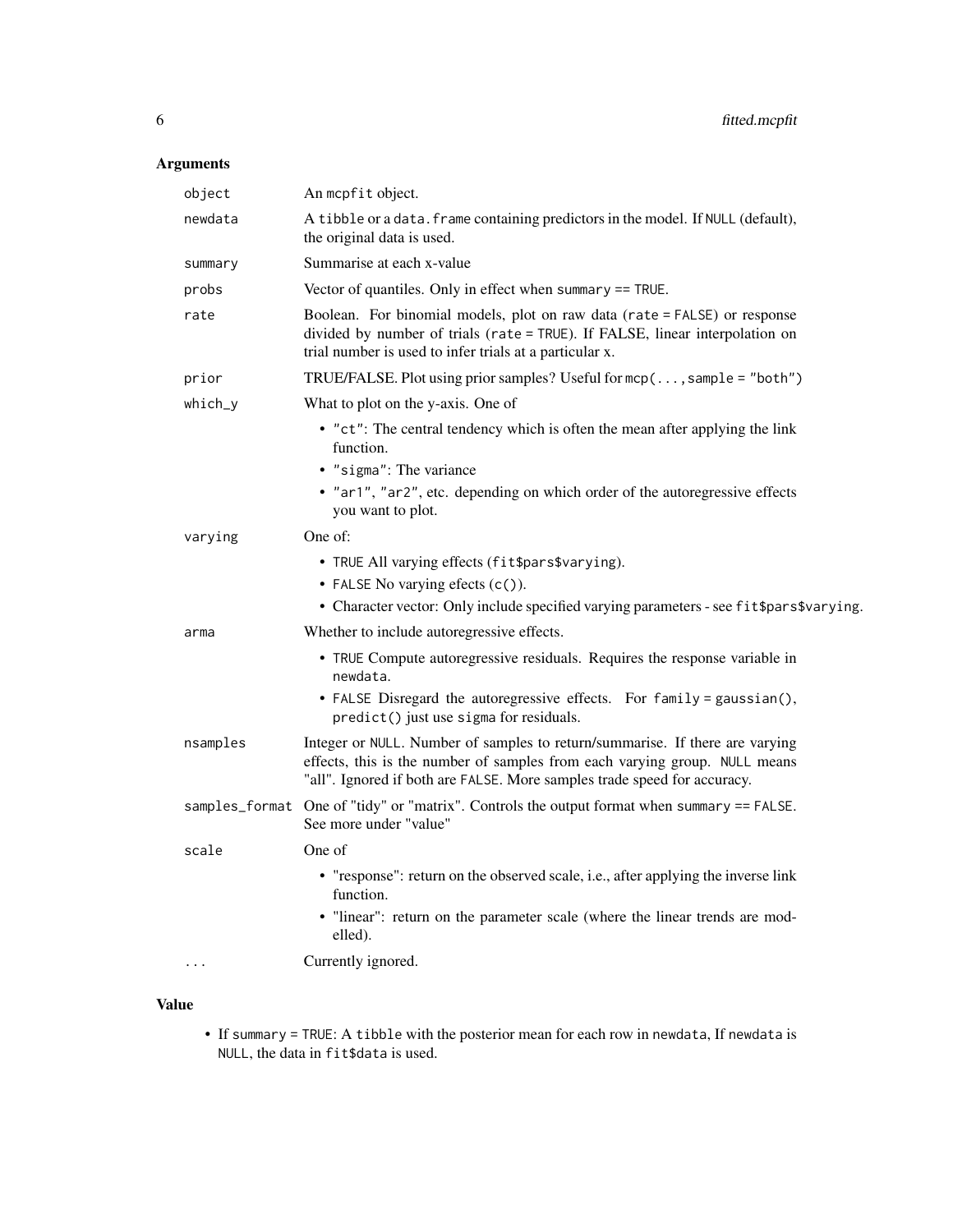#### <span id="page-6-0"></span>hypothesis 7

- If summary = FALSE and samples\_format = "tidy": A tidybayes tibble with all the posterior samples (Ns) evaluated at each row in newdata (Nn), i.e., with Ns x Nn rows. If there are varying effects, the returned data is expanded with the relevant levels for each row. The return columns are:
	- Predictors from newdata.
	- Sample descriptors: ".chain", ".iter", ".draw" (see the tidybayes package for more), and "data\_row" (newdata rownumber)
	- Sample values: one column for each parameter in the model.
	- The estimate. Either "predict" or "fitted", i.e., the name of the type argument.
- If summary = FALSE and samples\_format = "matrix": An N\_draws X nrows(newdata) matrix with fitted/predicted values (depending on type). This format is used by brms and it's useful as yrep in bayesplot::ppc\_\* functions.

#### Author(s)

Jonas Kristoffer Lindeløv <jonas@lindeloev.dk>

#### See Also

[pp\\_eval](#page-0-0) [predict.mcpfit](#page-21-1) [residuals.mcpfit](#page-24-1)

#### Examples

```
fitted(demo_fit)
fitted(demo_fit, probs = c(0.1, 0.5, 0.9)) # With median and 80% credible interval.
fitted(demo_fit, summary = FALSE) # Samples instead of summary.
fitted(demo_fit,
      newdata = data.frame(time = c(-5, 20, 300)), # New data
      probs = c(0.025, 0.5, 0.975))
```
<span id="page-6-1"></span>

hypothesis *Test hypotheses on mcp objects.*

#### Description

Returns posterior probabilities and Bayes Factors for flexible hypotheses involving model parameters. The documentation for the argument hypotheses below shows examples of how to specify hypotheses, and [read worked examples on the mcp website.](https://lindeloev.github.io/mcp/articles/comparison.html) For directional hypotheses, hypothesis`` executes the hypothesis string in a tidybayes" environment and summerises the proportion of samples where the expression evaluates to TRUE. For equals-hypothesis, a Savage-Dickey ratio is computed. Savage-Dickey requires a prior too, so remember  $mcp(...,sample = "both")$ . This function is heavily inspired by the 'hypothesis' function from the 'brms' package.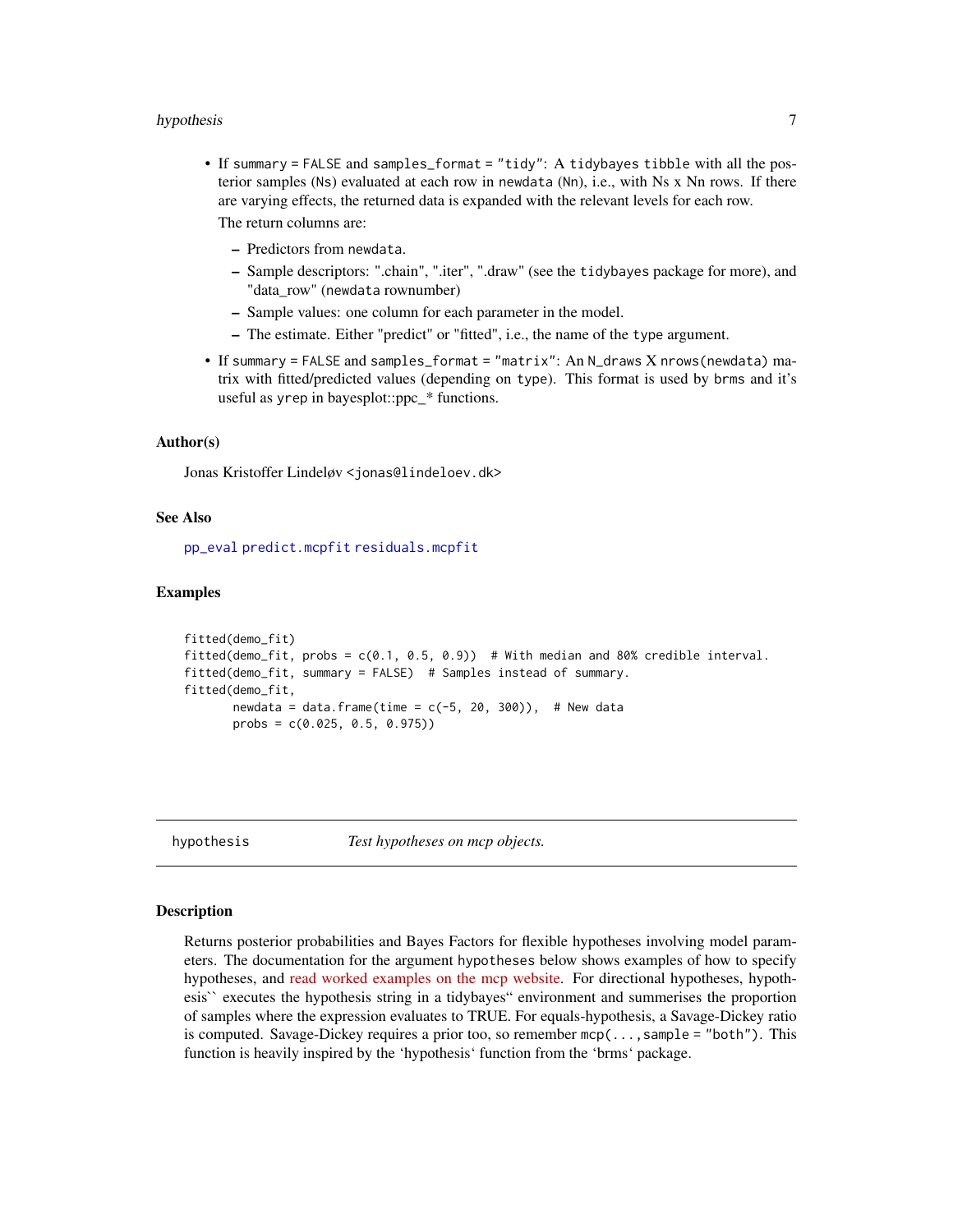#### <span id="page-7-0"></span>Usage

hypothesis(fit, hypotheses, width =  $0.95$ , digits = 3)

#### Arguments

fit An [mcpfit](#page-13-1) object.

hypotheses String representation of a logical test involving model parameters. Takes R code that evaluates to TRUE or FALSE in a vectorized way.

> Directional hypotheses are specified using  $\lt, \gt, \lt =$ , or  $\gt =$ . hypothesis returns the posterior probability and odds in favor of the stated hypothesis. The odds can be interpreted as a Bayes Factor. For example:

- "cp\_1 > 30": the first change point is above 30.
- "int\_1 > int\_2": the intercept is greater in segment 1 than 2.
- " $x_2 x_1 \le 3$ ": the difference between slope 1 and 2 is less than or equal to 3.
- " $int_1$  > -2 &  $int_1$  < 2":  $int_1$  is between -2 and 2 (an interval hypothesis). This can be useful as a Region Of Practical Equivalence test (ROPE).
- "cp\_1^2 < 30 | (log(x\_1) + log(x\_2)) > 5": be creative.
- "`cp\_1\_id[1]` > `cp\_1\_id[2]`": id1 is greater than id2, as estimated through the varying-by-"id" change point in segment 1. Note that `` required for varying effects.

Hypotheses can also test equality using the equal sign (=). This runs a Savage-Dickey test, i.e., the proportion by which the probability density has increased from the prior to the posterior at a given value. Therefore, it requires mcp(sample = "both"). There are two requirements: First, there can only be one equal sign, so don't use and  $(\&)$  or or (1). Second, the point to test has to be on the right, and the variables on the left.

- "cp\_1 =  $30$ ": is the first change point at 30? Or to be more precise: by what factor has the credence in  $cp_1 = 30$  risen/fallen when conditioning on the data, relative to the prior credence?
- " $int_1 + int_2 = 0$ ": Is the sum of two intercepts zero?
- " $cp_1_id[John]'/cp_1_id[Erin]' = 2"$ : is the varying change point for John (which is relative to 'cp\_1") double that of Erin?

```
width Float. The width of the highest posterior density interval (between 0 and 1).
```
digits a non-null value for digits specifies the minimum number of significant digits to be printed in values. The default, NULL, uses getOption("digits"). (For the interpretation for complex numbers see signif.) Non-integer values will be rounded down, and only values greater than or equal to 1 and no greater than 22 are accepted.

# Value

A data.frame with a row per hypothesis and the following columns:

• hypothesis is the hypothesis; often re-arranged to test against zero.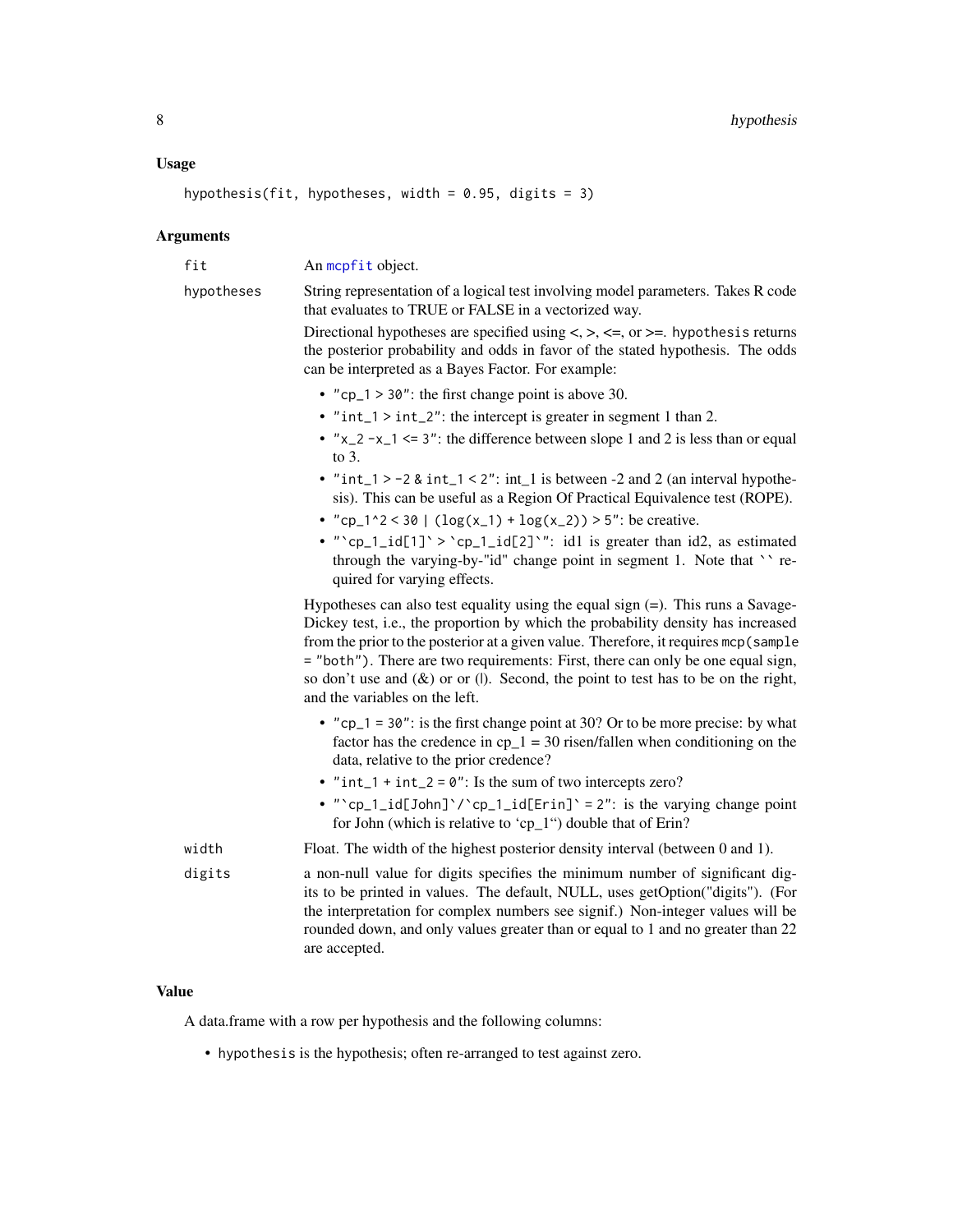#### <span id="page-8-0"></span>ilogit 9

- mean is the posterior mean of the left-hand side of the hypothesis.
- lower is the lower bound of the (two-sided) highest-density interval of width width.
- upper is the upper bound of ditto.
- p Posterior probability. For "=" (Savage-Dickey), it is the BF converted to p. For directional hypotheses, it is the proportion of samples that returns TRUE.
- BF Bayes Factor in favor of the hypothesis. For "=" it is the Savage-Dickey density ratio. For directional hypotheses, it is p converted to odds.

# Author(s)

Jonas Kristoffer Lindeløv <jonas@lindeloev.dk>

ilogit *Inverse logit function* Description Inverse logit function Usage ilogit(eta)

# Arguments

eta A vector of logits

# Value

A vector with same length as eta

is.mcpfit *Checks if argument is an* mcpfit *object*

### Description

Checks if argument is an mcpfit object

#### Usage

is.mcpfit(x)

#### Arguments

x An R object.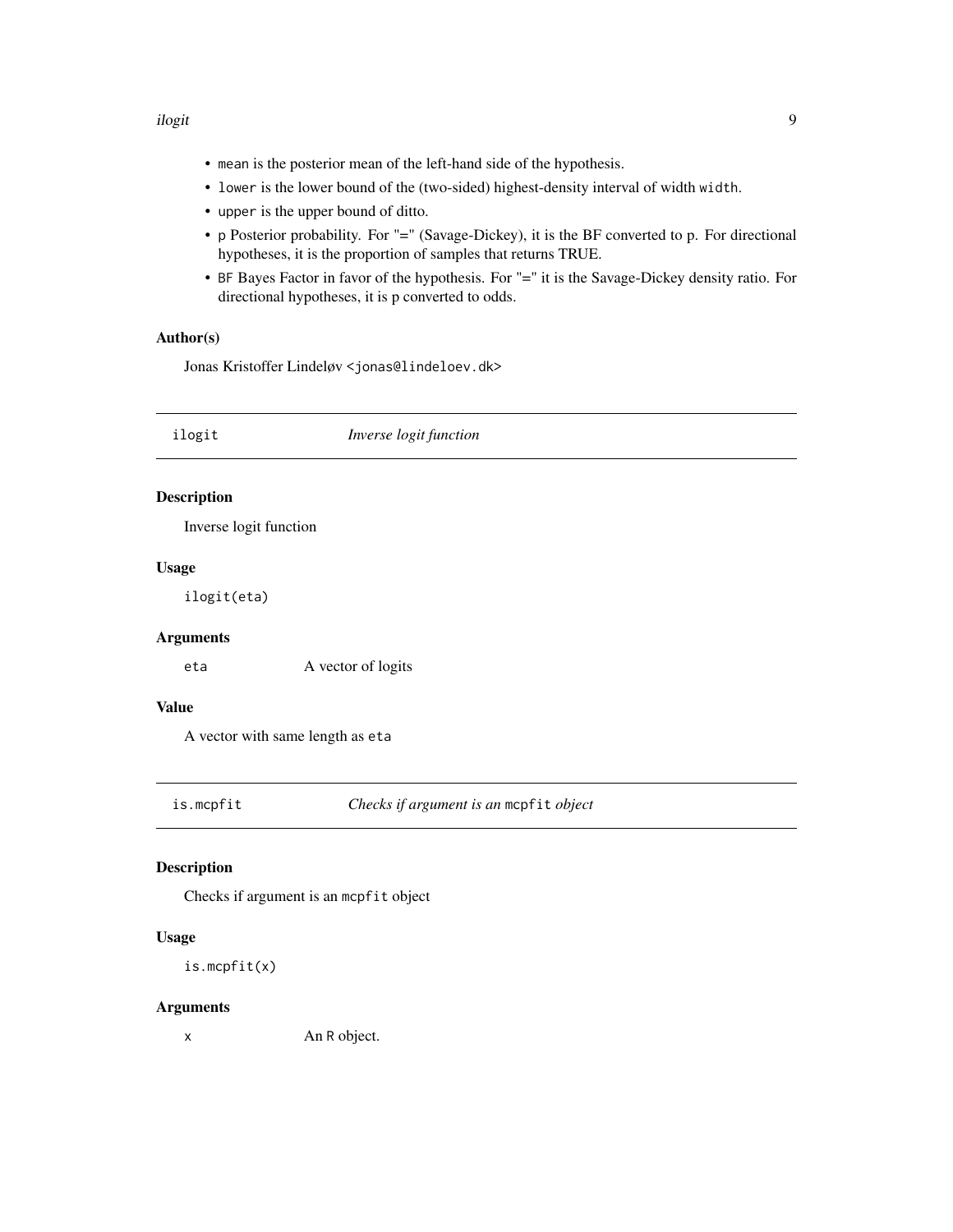<span id="page-9-0"></span>

#### Description

Logit function

#### Usage

logit(mu)

# Arguments

mu A vector of probabilities  $(0.0 \text{ to } 1.0)$ 

#### Value

A vector with same length as mu

<span id="page-9-1"></span>mcp *Fit Multiple Linear Segments And Their Change Points*

#### Description

Given a model (a list of segment formulas), mcp infers the posterior distributions of the parameters of each segment as well as the change points between segments. [See more details and worked](https://lindeloev.github.io/mcp/) [examples on the mcp website.](https://lindeloev.github.io/mcp/) All segments must regress on the same x-variable. Change points are forced to be ordered using truncation of the priors. You can run fit = mcp(model, sample=FALSE) to avoid sampling and the need for data if you just want to get the priors (fit\$prior), the JAGS code fit\$jags\_code, or the R function to simulate data (fit\$simulate).

#### Usage

```
mcp(
 model,
  data = NULL,
 prior = list(),family = gaussian(),
 par_x = NULL,sample = "post",
  cores = 1,
  chains = 3,
  iter = 3000,
  adapt = 1500,inits = NULL,
  jags_code = NULL
\mathcal{E}
```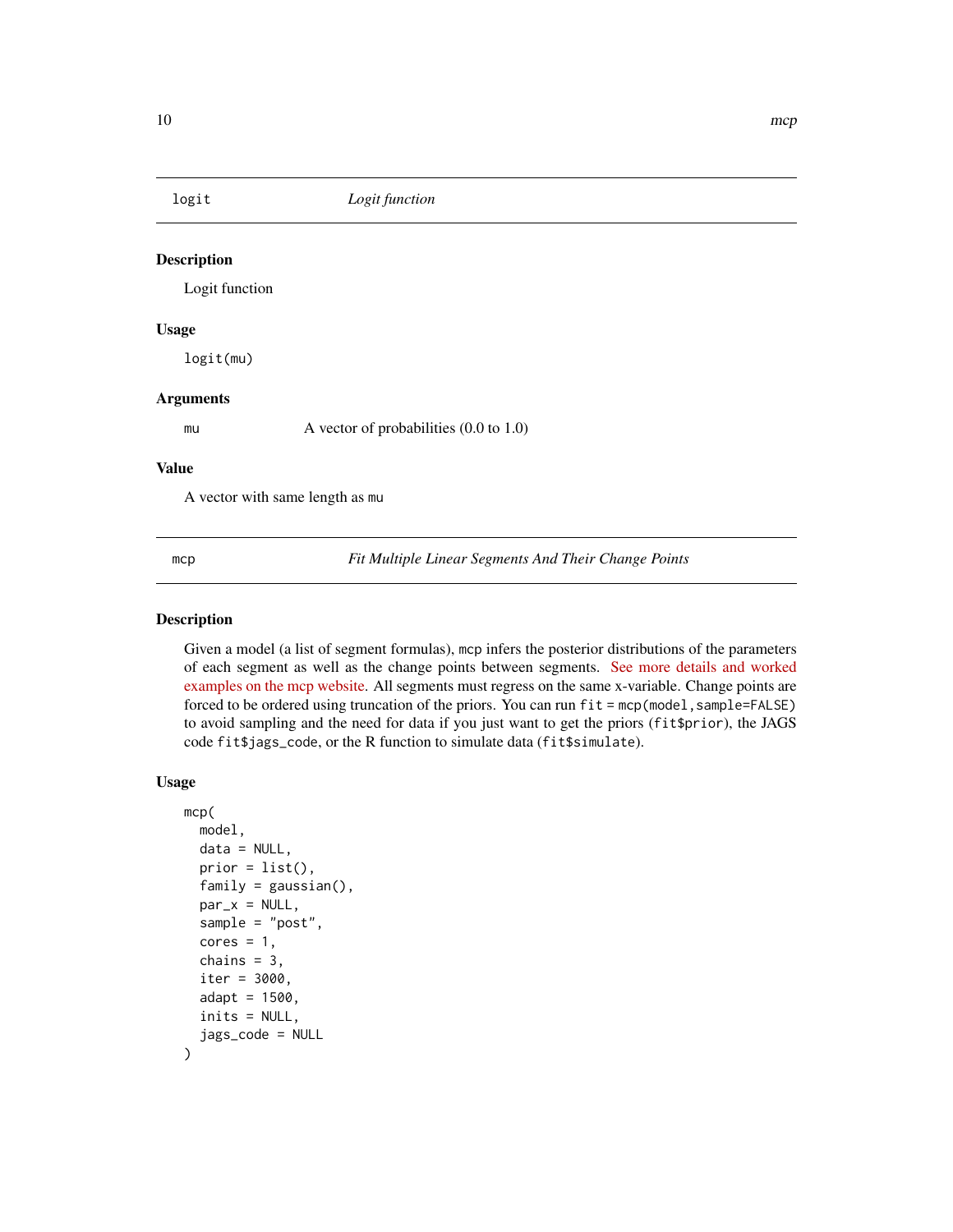# <span id="page-10-0"></span>Arguments

| model  | A list of formulas - one for each segment. The first formula has the format<br>response ~ predictors while the following formulas have the format response<br>~ changepoint ~ predictors. The response and change points can be omitted<br>(changepoint ~ predictors assumes same response. ~ predictors assumes<br>an intercept-only change point). The following can be modeled:                                                                                                                                                                                                                                                                                                                                              |
|--------|---------------------------------------------------------------------------------------------------------------------------------------------------------------------------------------------------------------------------------------------------------------------------------------------------------------------------------------------------------------------------------------------------------------------------------------------------------------------------------------------------------------------------------------------------------------------------------------------------------------------------------------------------------------------------------------------------------------------------------|
|        | • Regular formulas: e.g., $\sim$ 1 + x). Read more.                                                                                                                                                                                                                                                                                                                                                                                                                                                                                                                                                                                                                                                                             |
|        | • <i>Extended formulas:</i> , e.g., $\sim$ I(x^2) + exp(x) + sin(x). Read more.<br>• Variance: e.g., ~sigma(1) for a simple variance change or ~sigma(rel(1)<br>$+ I(x^2))$ for more advanced variance structures. Read more                                                                                                                                                                                                                                                                                                                                                                                                                                                                                                    |
|        | • Autoregression: e.g., ~ar(1) for a simple onset/change in AR(1) or ar(2, $0 + x$ )<br>for an $AR(2)$ increasing by x. Read more                                                                                                                                                                                                                                                                                                                                                                                                                                                                                                                                                                                               |
| data   | Data.frame or tibble in long format.                                                                                                                                                                                                                                                                                                                                                                                                                                                                                                                                                                                                                                                                                            |
| prior  | Named list. Names are parameter names (cp_i, int_i, xvar_i, 'sigma") and<br>the values are either                                                                                                                                                                                                                                                                                                                                                                                                                                                                                                                                                                                                                               |
|        | • A JAGS distribution (e.g., int_1 = "dnorm(0,1) $T(0, 1)$ ") indicating a con-<br>ventional prior distribution. Uninformative priors based on data properties<br>are used where priors are not specified. This ensures good parameter esti-<br>mations, but it is a questionable for hypothesis testing. mcp uses SD (not<br>precision) for dnorm, dt, dlogis, etc. See details. Change points are forced<br>to be ordered through the priors using truncation, except for uniform priors<br>where the lower bound should be greater than the previous change point,<br>dunif(cp_1,MAXX).                                                                                                                                      |
|        | • A numerical value (e.g., $int_1 = -2.1$ ) indicating a fixed value.                                                                                                                                                                                                                                                                                                                                                                                                                                                                                                                                                                                                                                                           |
|        | • A model parameter name (e.g., $int_2 = "int_1",$ indicating that this pa-<br>rameter is shared - typically between segments. If two varying effects are<br>shared this way, they will need to have the same grouping variable.<br>• A scaled Dirichlet prior is supported for change points if they are all set<br>to cp_i = "dirichlet(N) where N is the alpha for this change point and $N = 1$<br>is most often used. This prior is less informative about the location of the<br>change points than the default uniform prior, but it samples less efficiently,<br>so you will often need to set iter higher. It is recommended for hypothesis<br>testing and for the estimation of more than 5 change points. Read more. |
| family | One of gaussian(), binomial(), bernoulli(), or poission(). Only default<br>link functions are currently supported.                                                                                                                                                                                                                                                                                                                                                                                                                                                                                                                                                                                                              |
| par_x  | String (default: NULL). Only relevant if no segments contains slope (no hint at<br>what x is). Set this, e.g., $par_x = "time".$                                                                                                                                                                                                                                                                                                                                                                                                                                                                                                                                                                                                |
| sample | One of                                                                                                                                                                                                                                                                                                                                                                                                                                                                                                                                                                                                                                                                                                                          |
|        | • "post": Sample the posterior.<br>• "prior": Sample only the prior. Plots, summaries, etc. will use the prior.<br>This is useful for prior predictive checks.<br>• "both": Sample both prior and posterior. Plots, summaries, etc. will de-<br>fault to using the posterior. The prior only has effect when doing Savage-<br>Dickey density ratios in hypothesis.                                                                                                                                                                                                                                                                                                                                                              |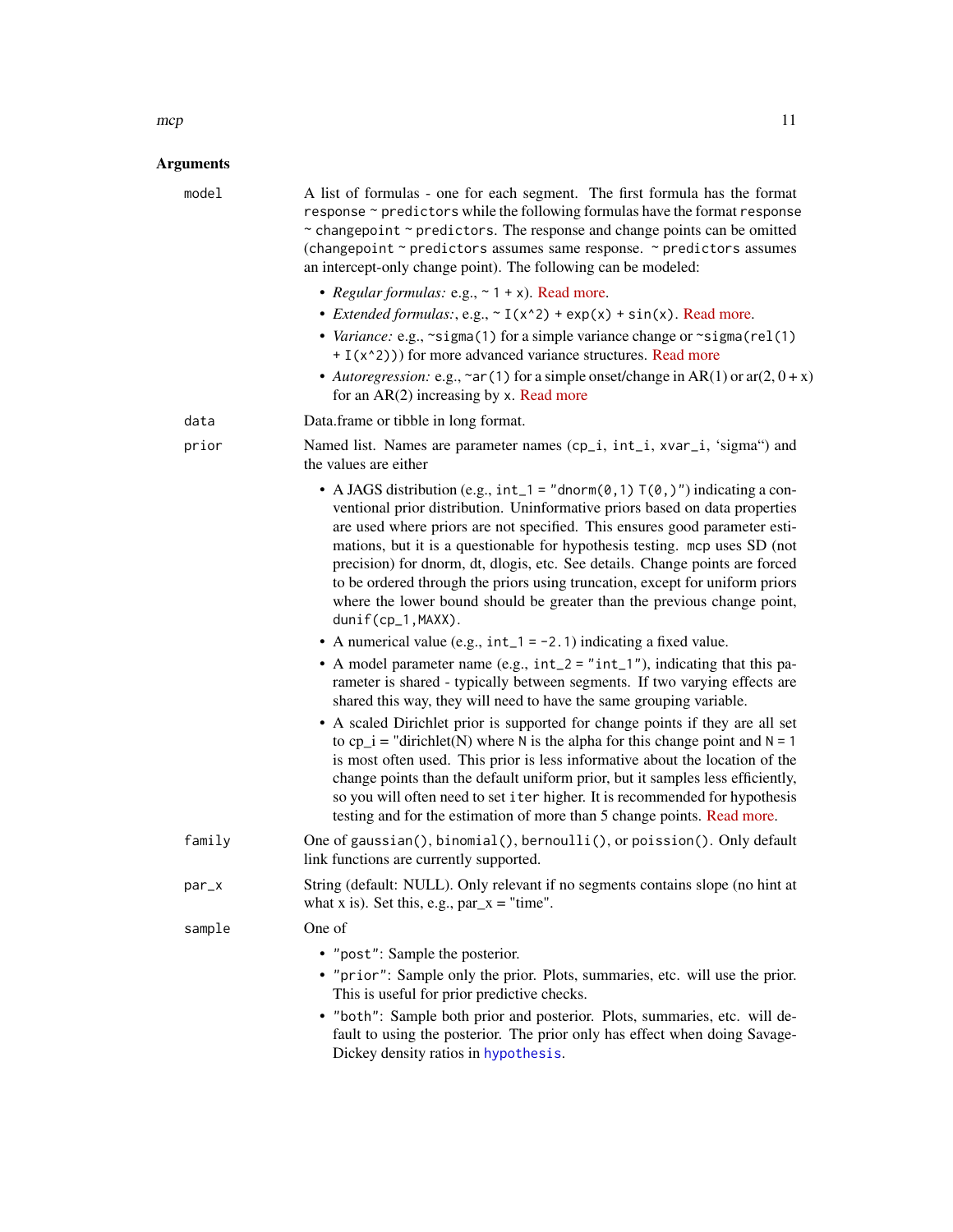<span id="page-11-0"></span>

|           | • "none" or FALSE: Do not sample. Returns an mcpfit object without sample.<br>This is useful if you only want to check prior strings (fit\$prior), the JAGS<br>model (fit\$jags_code), etc.                                          |
|-----------|--------------------------------------------------------------------------------------------------------------------------------------------------------------------------------------------------------------------------------------|
| cores     | Positive integer or "all". Number of cores.                                                                                                                                                                                          |
|           | • 1: serial sampling. options (mc. cores = 3) will dominate cores = 1 but<br>not larger values of cores.                                                                                                                             |
|           | • >1: parallel sampling on this number of cores. Ideally set chains to the<br>same value. Note: cores > 1 takes a few extra seconds the first time it's<br>called but subsequent calls will start sampling immediately.              |
|           | • "all": use all cores but one and sets chains to the same value. This is a<br>convenient way to maximally use your computer's power.                                                                                                |
| chains    | Positive integer. Number of chains to run.                                                                                                                                                                                           |
| iter      | Positive integer. Number of post-warmup samples to draw. The number of<br>iterations per chain is iter/chains.                                                                                                                       |
| adapt     | Positive integer. Also sometimes called "burnin", this is the number of samples<br>used to reach convergence. Set lower for greater speed. Set higher if the chains<br>haven't converged yet or look at tips, tricks, and debugging. |
| inits     | A list if initial values for the parameters. This can be useful if a model fails to<br>converge. Read more in jags. model. Defaults to NULL, i.e., no inits.                                                                         |
| jags_code | String. Pass JAGS code to mcp to use directly. This is useful if you want to<br>tweak the code in fit\$jags_code and run it within the mcp framework.                                                                                |

# Details

Notes on priors:

- Order restriction is automatically applied to cp\_\\* parameters using truncation (e.g.,  $T$ (cp\_1,)) so that they are in the correct order on the x-axis UNLESS you do it yourself. The one exception is for dunif distributions where you have to do it as above.
- In addition to the model parameters, MINX (minimum x-value), MAXX (maximum x-value), SDX (etc...), MINY, MAXY, and SDY are also available when you set priors. They are used to set uninformative default priors.
- Use SD when you specify priors for dt, dlogis, etc. JAGS uses precision but mcp converts to precision under the hood via the sd\_to\_prec() function. So you will see SDs in fit\$prior but precision (\$1/SD^2) in fit\$jags\_code

#### Value

An [mcpfit](#page-13-1) object.

# Author(s)

Jonas Kristoffer Lindeløv <jonas@lindeloev.dk>

# See Also

[get\\_segment\\_table](#page-0-0)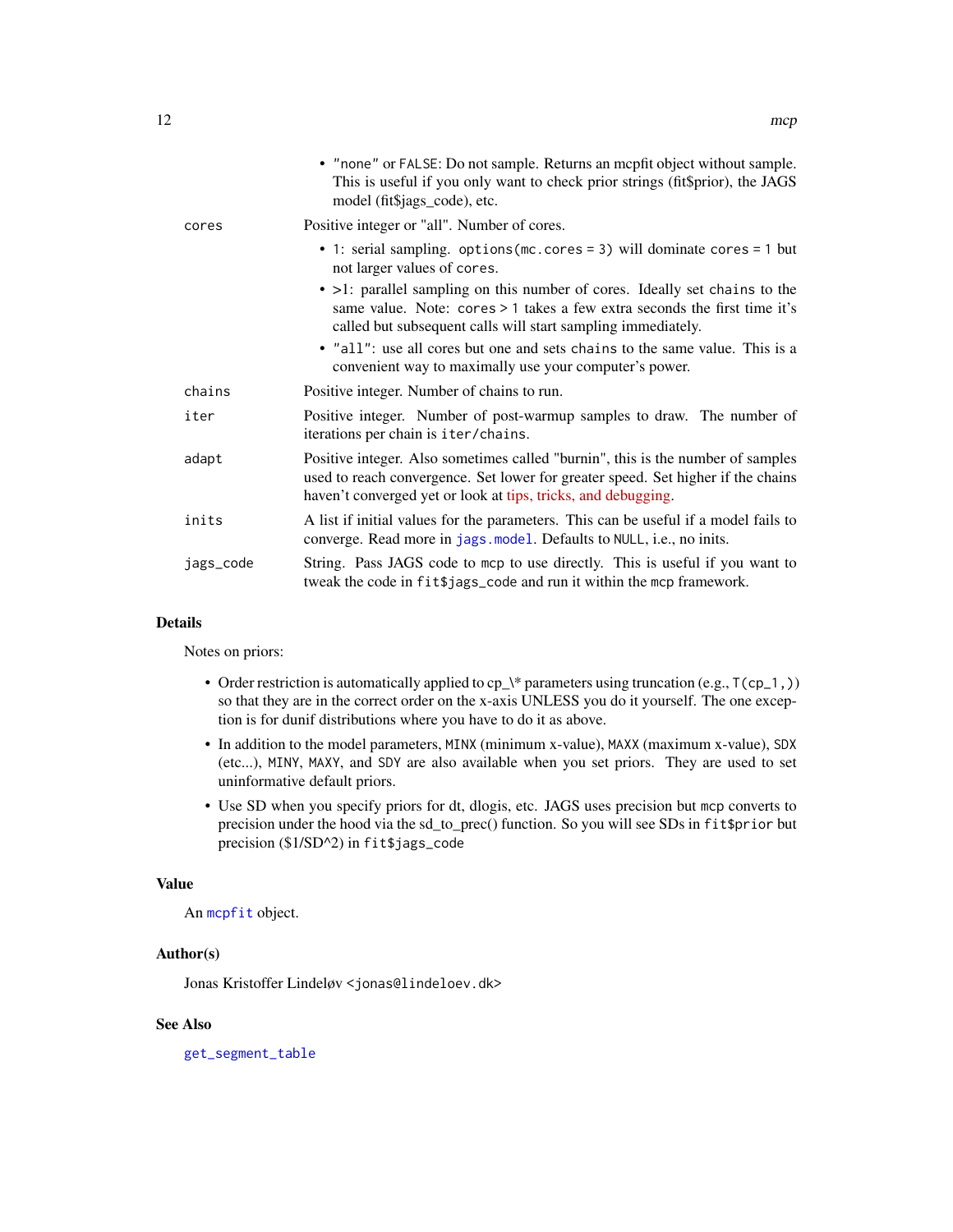#### Examples

```
# Define the segments using formulas. A change point is estimated between each formula.
model = list(response \sim 1, # Plateau in the first segment (int_1)
 \sim 0 + time, # Joined slope (time_2) at cp_1
  \sim 1 + time # Disjoined slope (int_3, time_3) at cp_2
)
# Fit it and sample the prior too.
# options(mc.cores = 3) # Uncomment to speed up sampling
ex = mcp_example("demo") # Simulated data example
demo_fit = mcp(model, data = ex$data, sample = "both")
# See parameter estimates
summary(demo_fit)
# Visual inspection of the results
plot(demo_fit) # Visualization of model fit/predictions
plot_pars(demo_fit) # Parameter distributions
pp_check(demo_fit) # Prior/Posterior predictive checks
# Test a hypothesis
hypothesis(demo_fit, "cp_1 > 10")
# Make predictions
fitted(demo_fit)
predict(demo_fit)
predict(demo_fit, newdata = data.frame(time = c(55.545, 80, 132)))# Compare to a one-intercept-only model (no change points) with default prior
model\_null = list(res్)fit\_null = mcp(model\_null, data = ex$data, par_x = "time") # fit another model heredemo_fit$loo = loo(demo_fit)
fit_null$loo = loo(fit_null)
loo::loo_compare(demo_fit$loo, fit_null$loo)
# Inspect the prior. Useful for prior predictive checks.
summary(demo_fit, prior = TRUE)
plot(demo_fit, prior = TRUE)
# Show all priors. Default priors are added where you don't provide any
print(demo_fit$prior)
# Set priors and re-run
prior = list(
 int_1 = 15,
 time_2 = "dt(0, 2, 1) T(0, y'', + t-dist slope. Truncated to positive.
 cp_2 = "dunif(cp_1, 80)", # change point to segment 2 > cp_1 and < 80.int_3 = "int_1" # Shared intercept between segment 1 and 3
)
```
 $mcp$  13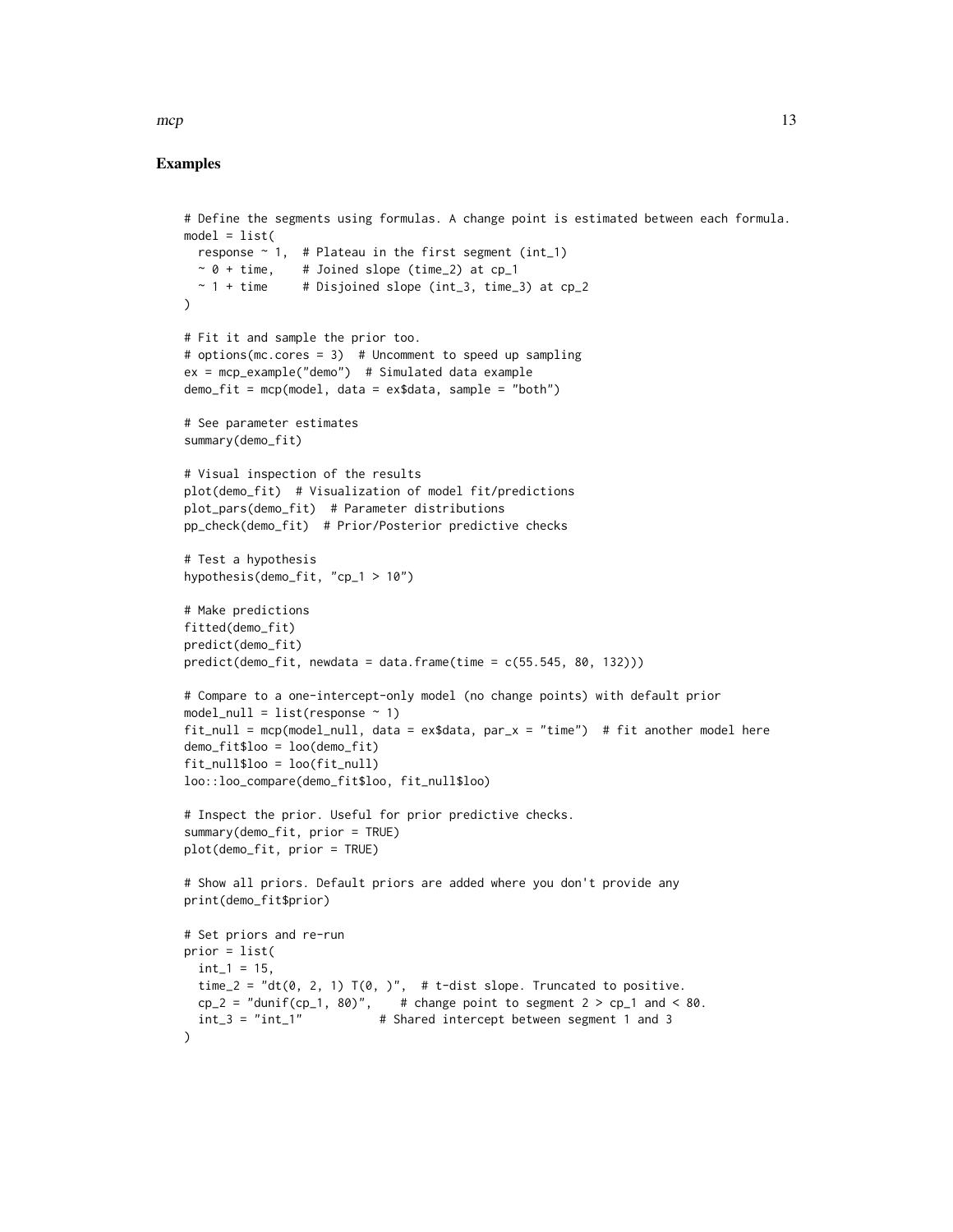```
fits = mcp(model, data = ex$data, prior = prior)# Show the JAGS model
demo_fit$jags_code
```
mcpfit-class *Class* mcpfit *of models fitted with the* mcp *package*

# <span id="page-13-1"></span>**Description**

Models fitted with the [mcp](#page-9-1) function are represented as an mcpfit object which contains the user input (model, data, family), derived model characteristics (prior, parameter names, and jags code), and the fit (prior and/or posterior mcmc samples).

# Details

See methods(class = "mcpfit") for an overview of available methods.

User-provided information (see [mcp](#page-9-1) for more details):

#### Slots

model A list of formulas, making up the model. Provided by user. See [mcp](#page-9-1) for more details.

data A data frame. Provided by user. See [mcp](#page-9-1) for more details.

family An [mcp](#page-9-1)family object. Provided by user. See mcp for more details.

prior A named list. Provided by user. See [mcp](#page-9-1) for more details.

mcmc\_post An [mcmc.list](#page-0-0) object with posterior samples.

mcmc\_prior An [mcmc.list](#page-0-0) object with prior samples.

mcmc\_loglik An [mcmc.list](#page-0-0) object with samples of log-likelihood.

pars A list of character vectors of model parameter names.

jags\_code A string with jags code. Use cat(fit\$jags\_code) to show it.

simulate A method to simulate and predict data.

.other Information that is used internally by mcp.

<span id="page-13-0"></span>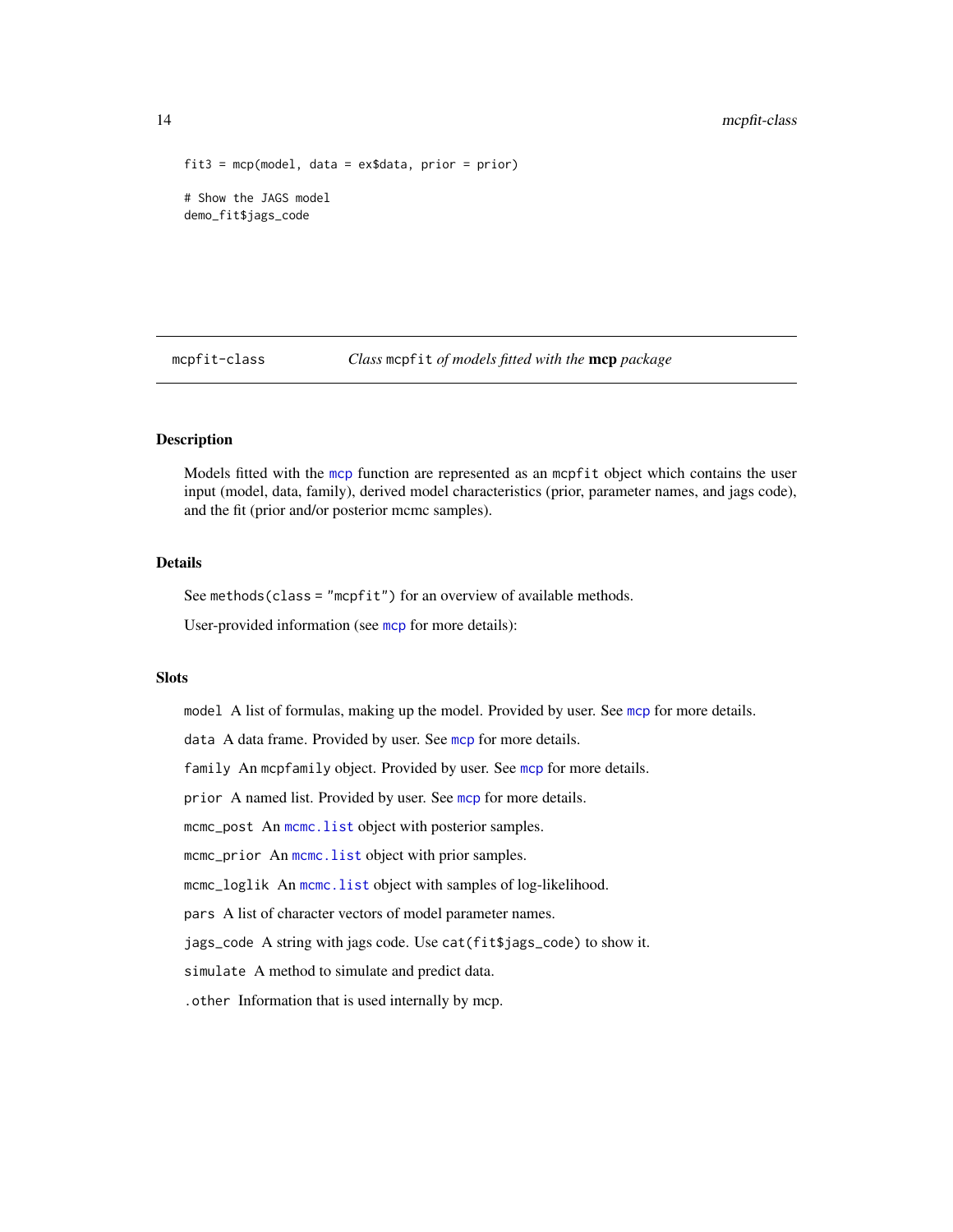<span id="page-14-0"></span>

# Description

Get example models and data

# Usage

```
mcp_example(name, sample = FALSE)
```
# Arguments

| name   | Name of the example. One of:                                                         |
|--------|--------------------------------------------------------------------------------------|
|        | • "demo": Two change points between intercepts and joined/disjoined slopes.          |
|        | • "ar": One change point in autoregressive residuals.                                |
|        | • "binomial": Binomial with two change points. Much like "demo" on a<br>logit scale. |
|        | • "intercepts": An intercept-only change point.                                      |
|        | • rel_prior: Relative parameterization and informative priors.                       |
|        | • "quadratic": A change point to a quadratic segment.                                |
|        | • "trigonometric": Trigonometric/seasonal data and model.                            |
|        | • "varying": Varying / hierarchical change points.                                   |
|        | • "variance": A change in variance, including a variance slope.                      |
| sample | TRUE (run $fit = \text{mcp}(\text{model}, \text{data}, \dots)$ ) or FALSE.           |

# Value

List with

- model: A list of formulas
- data: The simulated data
- simulated: The parameters used for simulating the data.
- fit: an mcpfit if sample = TRUE,
- call: the code to run the above.

### Author(s)

Jonas Kristoffer Lindeløv <jonas@lindeloev.dk>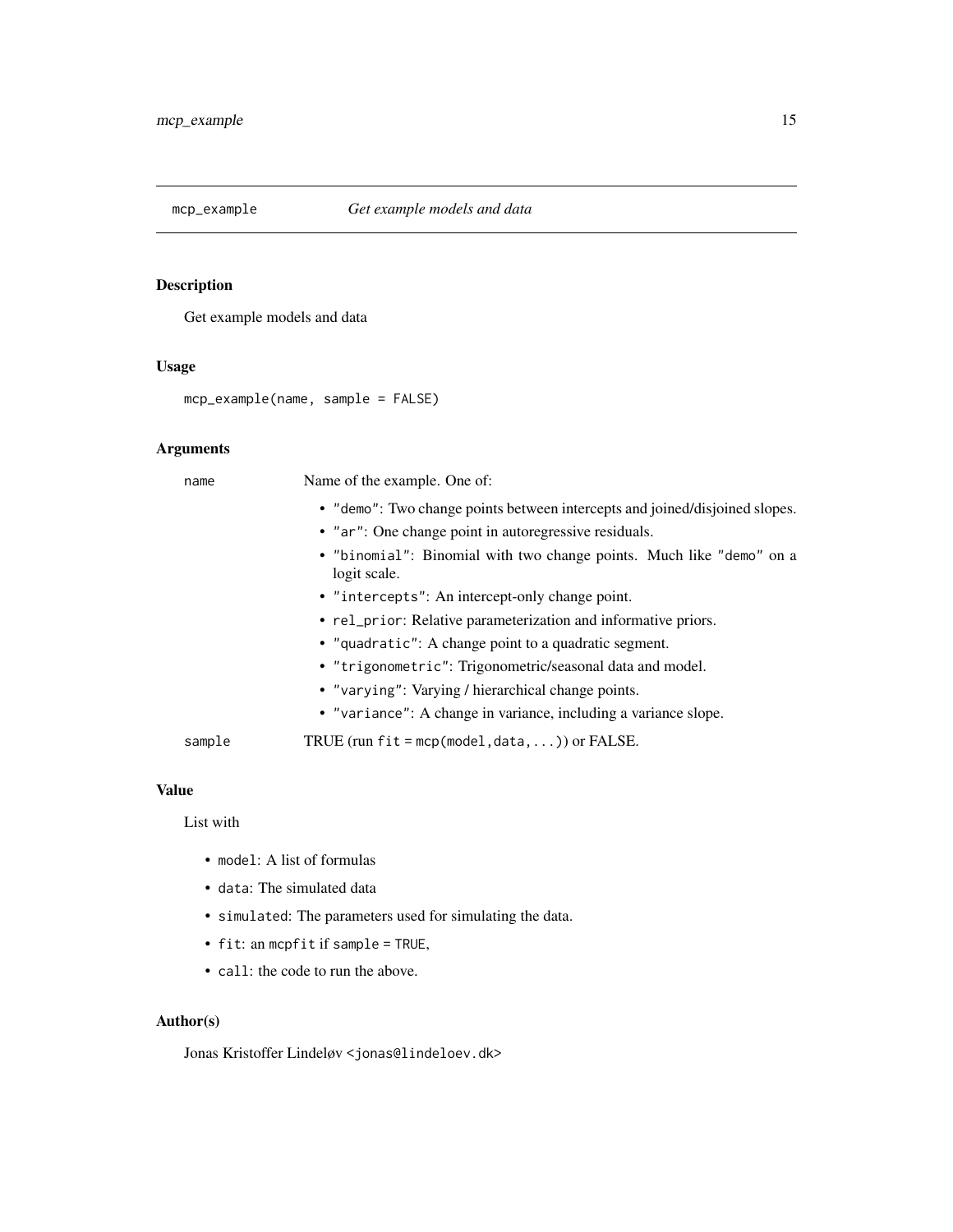# Examples

```
ex = mcp_example("demo")
plot(ex$data) # Plot data
print(ex$simulated) # See true parameters used to simulate
print(ex$call) # See how the data was simulated
# Fit the model. Either...
fit = mcp(ex$model, ex$data)
plot(fit)
ex_with_fit = mcp_example("demo", sample = TRUE)
plot(ex_with_fit$fit)
```
negbinomial *Negative binomial for mcp*

# Description

Parameterized as mu (mean; poisson lambda) and size (a shape parameter), so you can do rnbinom(10, mu = 10,size = 1). Read more in the doc for rnbinom,

#### Usage

negbinomial(link = "log")

#### Arguments

link Link function (Character).

phi *Inverse probit function*

#### Description

Inverse probit function

#### Usage

phi(eta)

#### Arguments

eta A vector of probits

# Value

A vector with same length as mu

<span id="page-15-0"></span>16 **philosophia** philosophia and the philosophia and the philosophia and the philosophia and the philosophia and the philosophia and the philosophia and the philosophia and the philosophia and the philosophia and the philo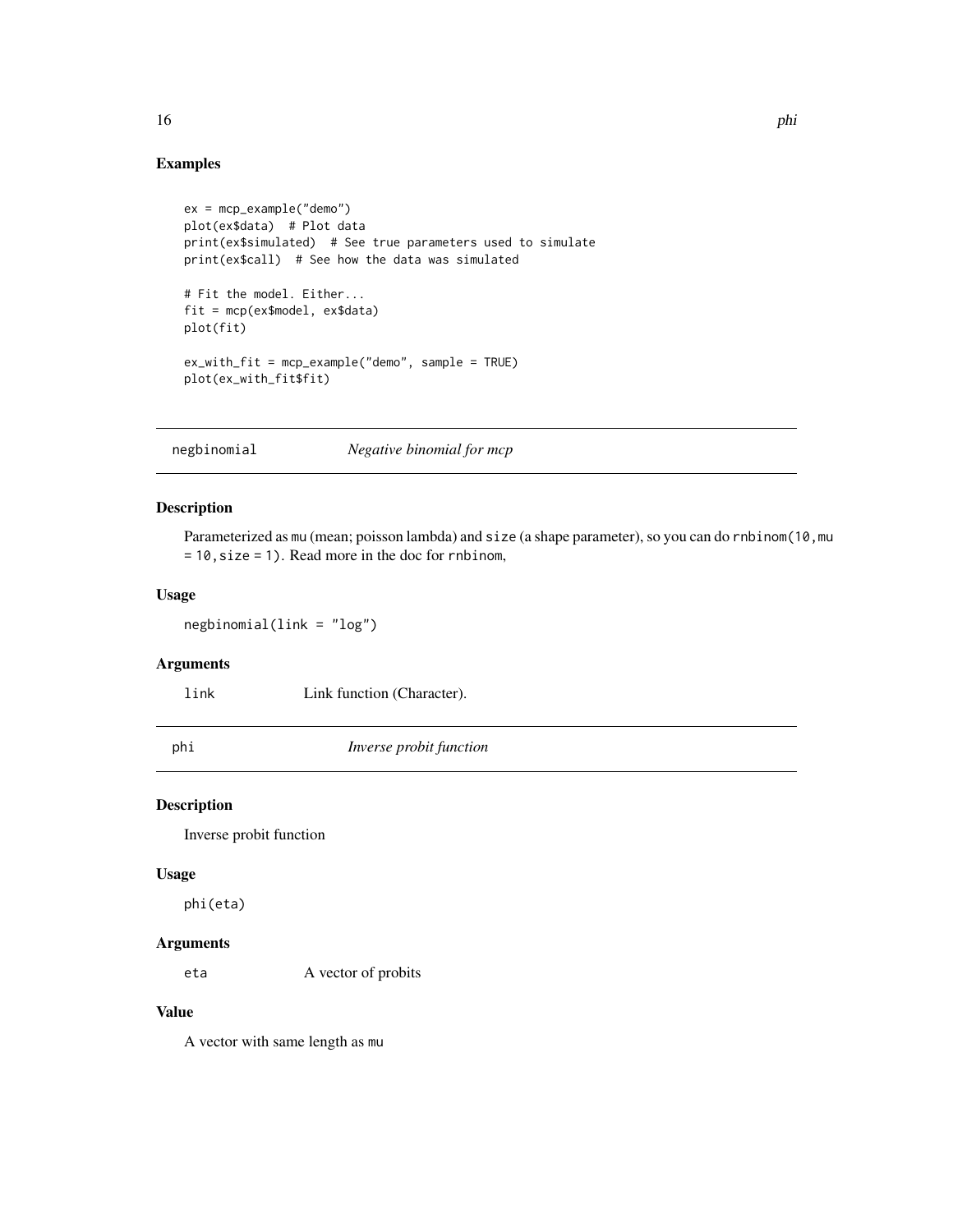<span id="page-16-1"></span><span id="page-16-0"></span>plot.mcpfit *Plot full fits*

# Description

Plot prior or posterior model draws on top of data. Use plot\_pars to plot individual parameter estimates.

# Usage

```
## S3 method for class 'mcpfit'
plot(
 x,
 factor_by = NULL,lines = 25,
  geom_data = "point",
  cp_dens = TRUE,
  q_fit = FALSE,
 q_predict = FALSE,
  rate = TRUE,
 prior = FALSE,
 which_y = "ct",arma = TRUE,nsamples = 2000,
  scale = "response",
  ...
)
```
# Arguments

| $\mathsf{x}$ | An mcpfit object                                                                                                                                                                                                          |
|--------------|---------------------------------------------------------------------------------------------------------------------------------------------------------------------------------------------------------------------------|
| facet_by     | String. Name of a varying group.                                                                                                                                                                                          |
| lines        | Positive integer or FALSE. Number of lines (posterior draws). FALSE or lines<br>$= 0$ plots no lines. Note that lines always plot fitted values - not predicted. For<br>prediction intervals, see the q_predict argument. |
| geom_data    | String. One of "point", "line" (good for time-series), or FALSE (don not plot).                                                                                                                                           |
| cp_dens      | TRUE/FALSE. Plot posterior densities of the change point(s)? Currently does<br>not respect facet_by. This will be added in the future.                                                                                    |
| $q_{fit}$    | Whether to plot quantiles of the posterior (fitted value).                                                                                                                                                                |
|              | • TRUE Add 2.5% and 97.5% quantiles. Corresponds to $q_f$ fit = $c(0.025, 0.975)$ .<br>• FALSE No quantiles                                                                                                               |
|              | • A vector of quantiles. For example, quantiles $= 0.5$ plots the median and<br>quantiles = $c(0.2, 0.8)$ plots the 20% and 80% quantiles.                                                                                |
| q_predict    | Same as q_fit, but for the prediction interval.                                                                                                                                                                           |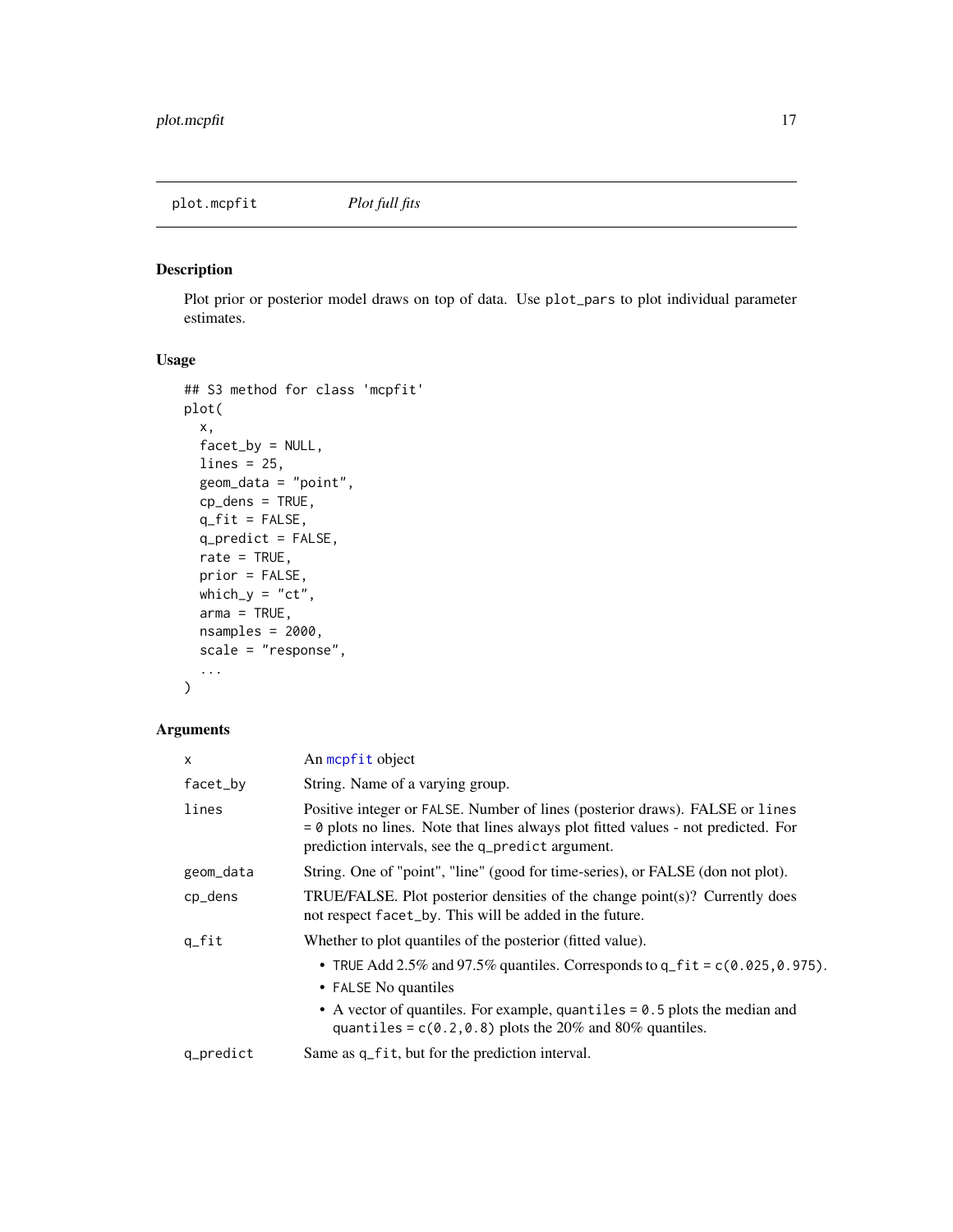| rate      | Boolean. For binomial models, plot on raw data (rate = FALSE) or response<br>divided by number of trials (rate = TRUE). If FALSE, linear interpolation on<br>trial number is used to infer trials at a particular x.                   |
|-----------|----------------------------------------------------------------------------------------------------------------------------------------------------------------------------------------------------------------------------------------|
| prior     | TRUE/FALSE. Plot using prior samples? Useful for $mcp$ (, sample = "both")                                                                                                                                                             |
| $which_y$ | What to plot on the y-axis. One of                                                                                                                                                                                                     |
|           | • "ct": The central tendency which is often the mean after applying the link<br>function.                                                                                                                                              |
|           | • "sigma": The variance                                                                                                                                                                                                                |
|           | • "ar1", "ar2", etc. depending on which order of the autoregressive effects<br>you want to plot.                                                                                                                                       |
| arma      | Whether to include autoregressive effects.                                                                                                                                                                                             |
|           | • TRUE Compute autoregressive residuals. Requires the response variable in<br>newdata.                                                                                                                                                 |
|           | • FALSE Disregard the autoregressive effects. For family = gaussian(),<br>predict() just use sigma for residuals.                                                                                                                      |
| nsamples  | Integer or NULL. Number of samples to return/summarise. If there are varying<br>effects, this is the number of samples from each varying group. NULL means<br>"all". Ignored if both are FALSE. More samples trade speed for accuracy. |
| scale     | One of                                                                                                                                                                                                                                 |
|           | • "response": return on the observed scale, i.e., after applying the inverse link<br>function.<br>• "linear": return on the parameter scale (where the linear trends are mod-<br>elled).                                               |
|           | Currently ignored.                                                                                                                                                                                                                     |
|           |                                                                                                                                                                                                                                        |

# Details

plot() uses fit\$simulate() on posterior samples. These represent the (joint) posterior distribution.

#### Value

A ggplot2 object.

# Author(s)

Jonas Kristoffer Lindeløv <jonas@lindeloev.dk>

# Examples

```
# Typical usage. demo_fit is an mcpfit object.
plot(demo_fit)
plot(demo_fit, prior = TRUE) # The prior
plot(demo_fit, lines = 0, q_fit = TRUE) # 95% HDI without lines
plot(demo_fit, q_predict = c(0.1, 0.9)) # 80% prediction interval
```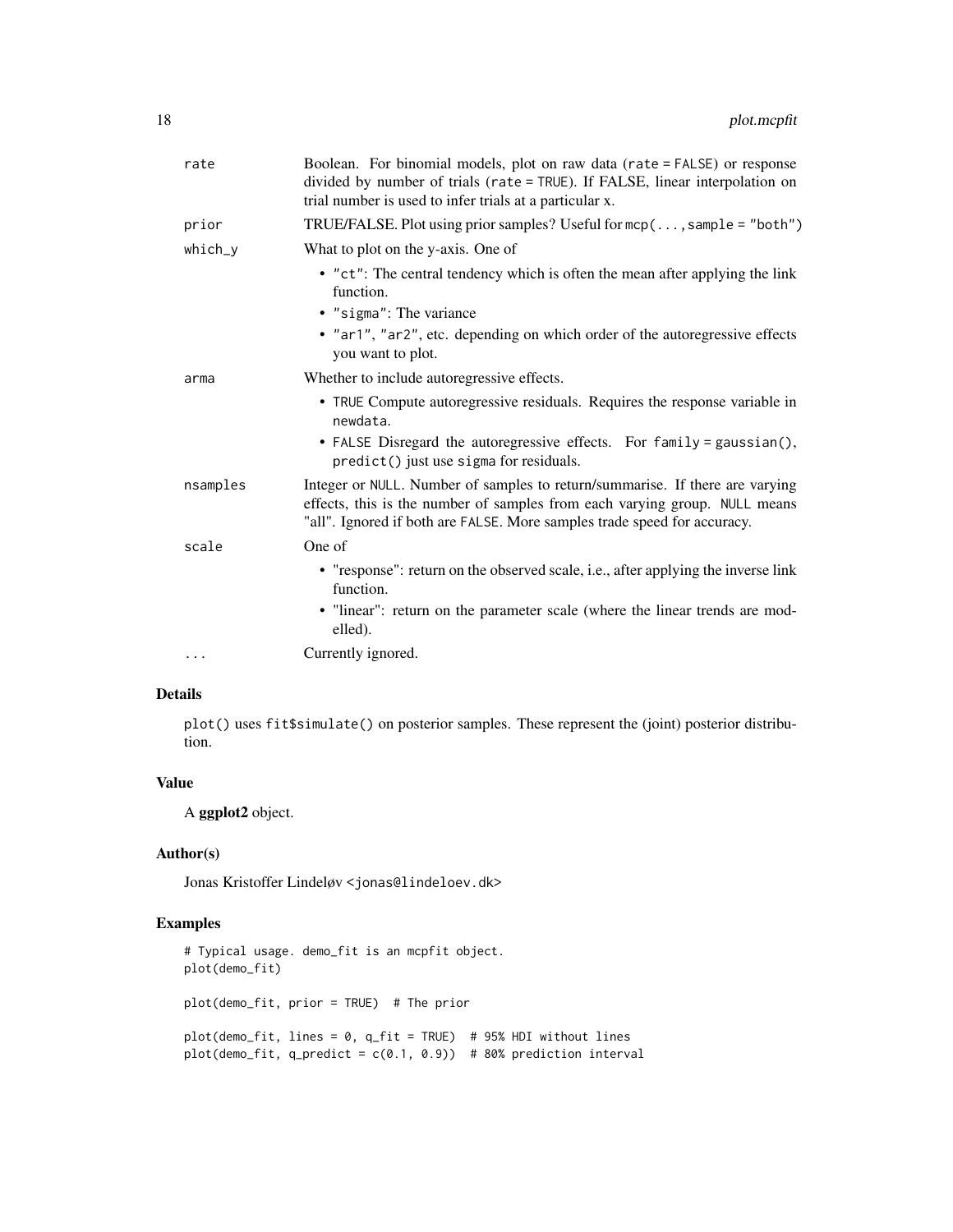#### <span id="page-18-0"></span>plot\_pars 19

```
plot(demo_fit, which_y = "sigma", lines = 100) # The variance parameter on y
# Show a panel for each varying effect
# plot(fit, facet_by = "my_column")
# Customize plots using regular ggplot2
library(ggplot2)
plot(demo_fit) + theme_bw(15) + ggtitle("Great plot!")
```
# plot\_pars *Plot individual parameters*

# Description

Plot many types of plots of parameter estimates. See examples for typical use cases.

# Usage

```
plot_pars(
  fit,
  pars = "population",
  regex_pars = character(0),
  type = "combo",
  ncol = 1,
  prior = FALSE
\mathcal{L}
```
# Arguments

| fit        | An mcpfit object.                                                                                                                                                                                                                                                                                                                             |
|------------|-----------------------------------------------------------------------------------------------------------------------------------------------------------------------------------------------------------------------------------------------------------------------------------------------------------------------------------------------|
| pars       | Character vector. One of:                                                                                                                                                                                                                                                                                                                     |
|            | • Vector of parameter names.<br>• "population" plots all population parameters.<br>• "varying" plots all varying effects. To plot a particular varying effect, use<br>$regex\_pars = "'name".$                                                                                                                                                |
| regex_pars | Vector of regular expressions. This will typically just be the beginning of the<br>parameter name(s), i.e., "^cp_" plots all change points, "^my_varying" plots all<br>levels of a particular varying effect, and "^cp_l^my_varying" plots both.                                                                                              |
| type       | String or vector of strings. Calls bayesplot::mcmc_>>type<<(). Common calls<br>are "combo", "trace", and "dens_overlay". Current options include 'acf', 'acf_bar',<br>'areas', 'areas_ridges', 'combo', 'dens', 'dens_chains', 'dens_overlay', 'hist',<br>'intervals', 'rank_hist', 'rank_overlay', 'trace', 'trace_highlight', and 'violin". |
| ncol       | Number of columns in plot. This is useful when you have many parameters and<br>only one plot type.                                                                                                                                                                                                                                            |
| prior      | TRUE/FALSE. Plot using prior samples? Useful for $mcp$ (, sample = "both")                                                                                                                                                                                                                                                                    |
|            |                                                                                                                                                                                                                                                                                                                                               |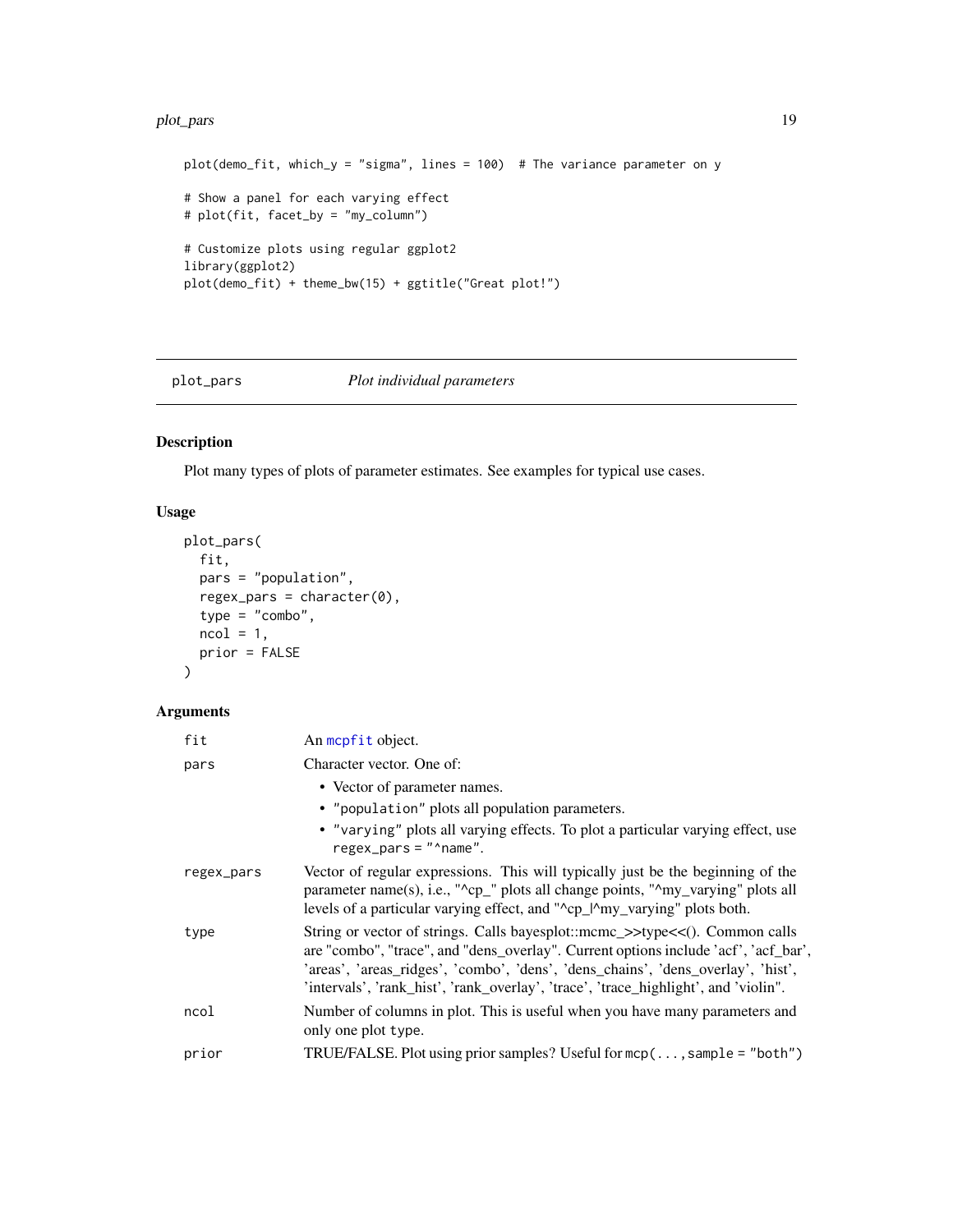#### <span id="page-19-0"></span>Details

For other type, it calls bayesplot::mcmc\_type(). Use these directly on fit\$mcmc\_post or fit\$mcmc\_prior if you want finer control of plotting, e.g., bayesplot::mcmc\_dens(fit\$mcmc\_post). There are also a number of useful plots in the coda package, i.e., coda:: gelman.plot(fit\$mcmc\_post) and coda::crosscorr.plot(fit\$mcmc\_post)

In any case, if you see a few erratic lines or parameter estimates, this is a sign that you may want to increase argument 'adapt' and 'iter' in [mcp](#page-9-1).

#### Value

A ggplot2 object.

#### Author(s)

Jonas Kristoffer Lindeløv <jonas@lindeloev.dk>

#### Examples

```
# Typical usage. demo_fit is an mcpfit object.
plot_pars(demo_fit)
## Not run:
# More options
plot_pars(demo_fit, regex_pars = "^cp_") # Plot only change points
plot_pars(demo_fit, pars = c("int_3", "time_3")) # Plot these parameters
plot_pars(demo_fit, type = c("trace", "violin")) # Combine plots
# Some plots only take pairs. hex is good to assess identifiability
plot_pars(demo_fit, type = "hex", pars = c("cp_1", "time_2"))
# Visualize the priors:
plot_pars(demo_fit, prior = TRUE)
# Useful for varying effects:
# plot_pars(my_fit, pars = "varying", ncol = 3) # plot all varying effects
# plot_pars(my_fit, regex_pars = "my_varying", ncol = 3) # plot all levels of a particular varying
# Customize multi-column ggplots using "*" instead of "+" (patchwork)
library(ggplot2)
plot_pars(demo_fit, type = c("trace", "dens_overlay")) \star theme_bw(10)
## End(Not run)
```
pp\_check *Posterior Predictive Checks For Mcpfit Objects*

#### Description

Plot posterior (default) or prior (prior = TRUE) predictive checks. This is convenience wrapper around the bayesplot::ppc\_\*() methods.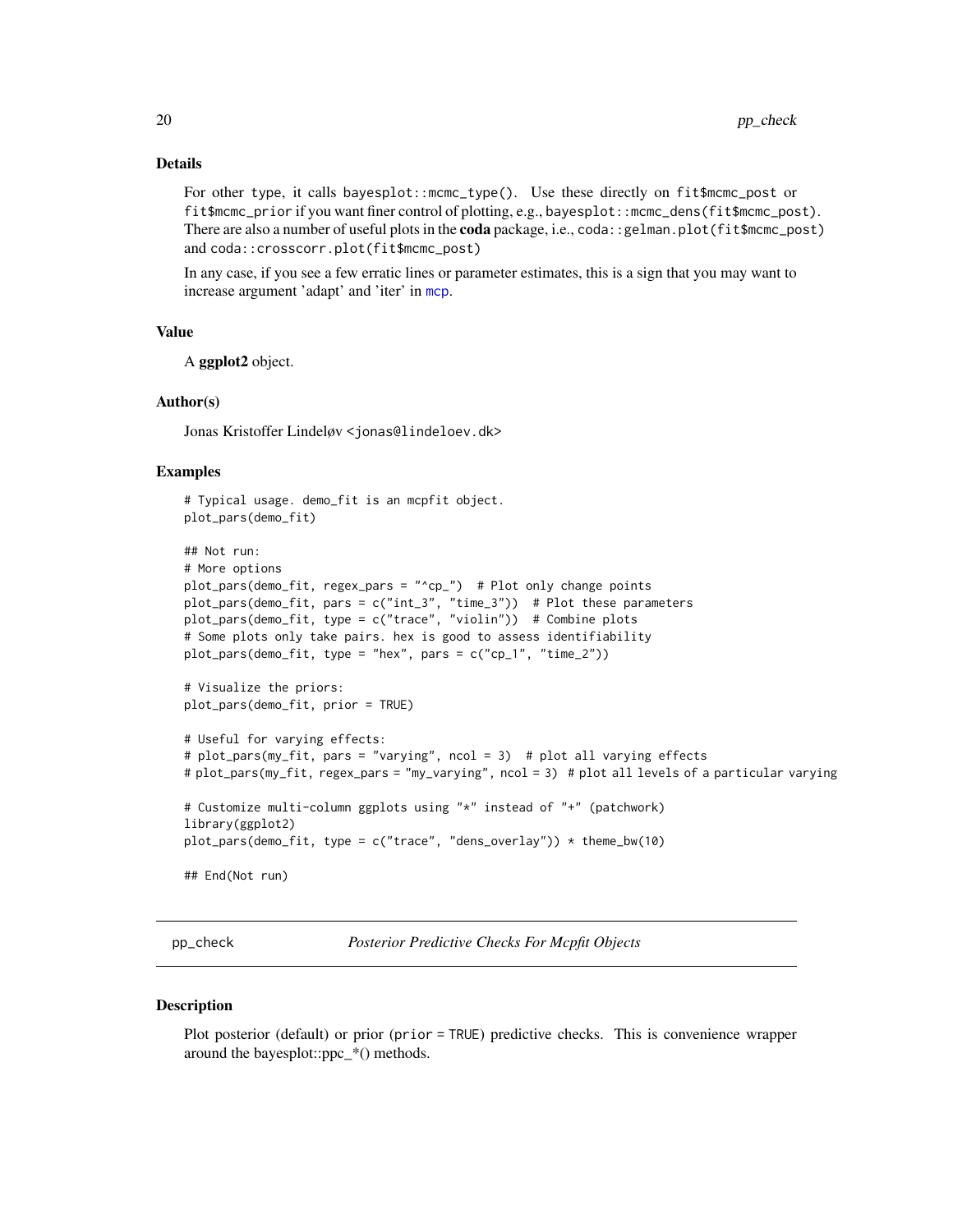<span id="page-20-0"></span> $pp\_check$  21

# Usage

```
pp_check(
 object,
 type = "dens_overlay",
 facet_by = NULL,
 newdata = NULL,prior = FALSE,
 varying = TRUE,
 arma = TRUE,nsamples = 100,
  ...
)
```
# Arguments

| object     | An mcpfit object.                                                                                                                               |
|------------|-------------------------------------------------------------------------------------------------------------------------------------------------|
| type       | One of bayesplot::available_ppc("grouped",invert=TRUE) %>% stringr::str_remove("ppc_"                                                           |
| facet_by   | Name of a column in data modeled as varying effect(s).                                                                                          |
| newdata    | A tibble or a data. frame containing predictors in the model. If NULL (default),<br>the original data is used.                                  |
| prior      | TRUE/FALSE. Plot using prior samples? Useful for $mcp(; sample = "both")$                                                                       |
| varying    | One of:                                                                                                                                         |
|            | • TRUE All varying effects (fit\$pars\$varying).                                                                                                |
|            | • FALSE No varying efects $(c()$ .                                                                                                              |
|            | • Character vector: Only include specified varying parameters - see fit \$pars \$varying.                                                       |
| arma       | Whether to include autoregressive effects.                                                                                                      |
|            | • TRUE Compute autoregressive residuals. Requires the response variable in<br>newdata.                                                          |
|            | • FALSE Disregard the autoregressive effects. For family = gaussian(),<br>predict() just use sigma for residuals.                               |
| nsamples   | Number of draws. Note that you may want to use all data for summary geoms.<br>e.g., $pp_{\text{check}}(fit, type = "ribbon", nsamples = NULL).$ |
| $\ddots$ . | Further arguments passed to bayesplot::ppc_type(y,yrep,)                                                                                        |

# Value

A ggplot2 object for single plots. Enriched by patchwork for faceted plots.

# Author(s)

Jonas Kristoffer Lindeløv <jonas@lindeloev.dk>

# See Also

[plot.mcpfit](#page-16-1) [pp\\_eval](#page-0-0)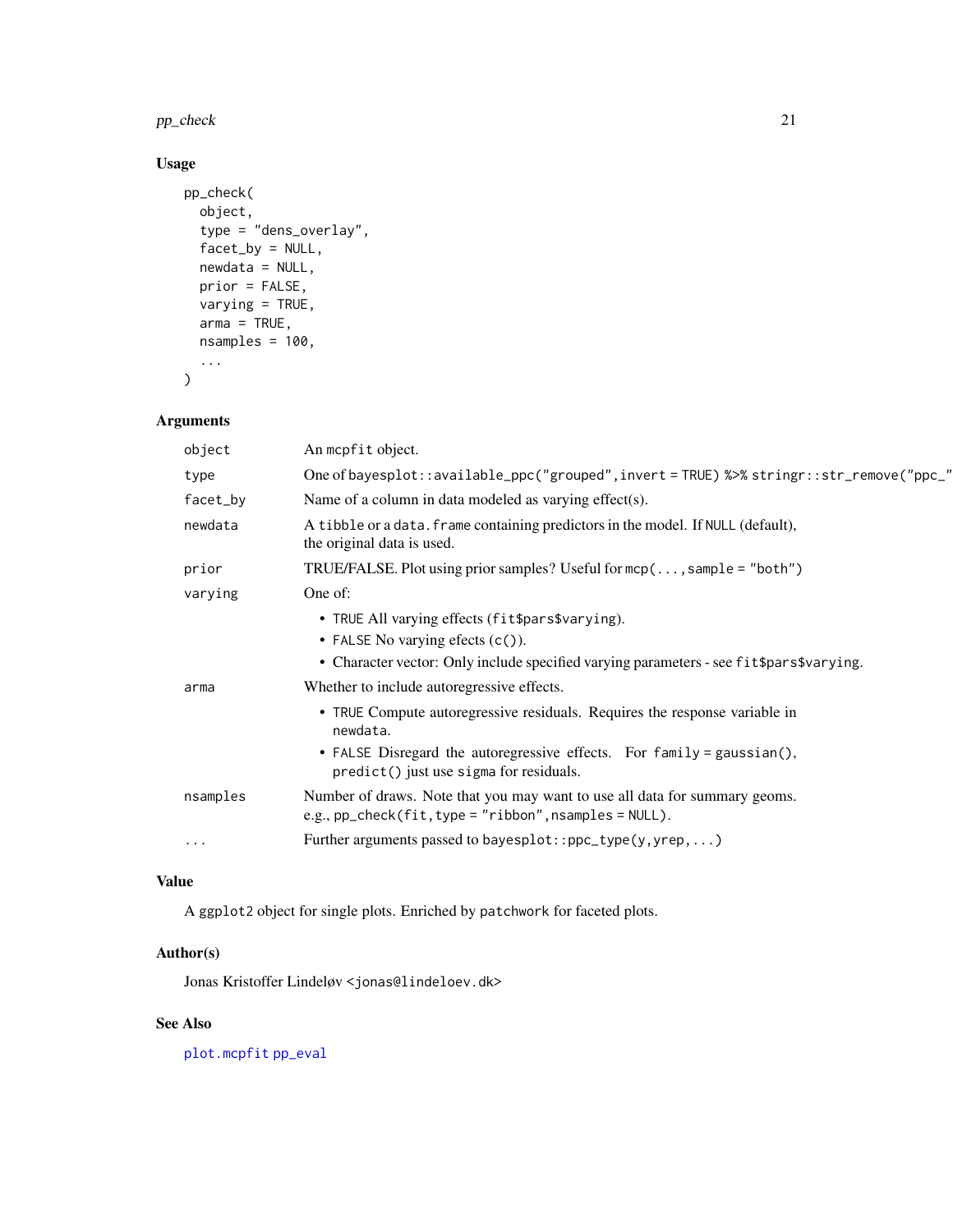# Examples

```
pp_check(demo_fit)
pp_check(demo_fit, type = "ecdf_overlay")
#pp_check(some_varying_fit, type = "loo_intervals", facet_by = "id")
```
<span id="page-21-1"></span>predict.mcpfit *Samples from the Posterior Predictive Distribution*

# Description

Samples from the Posterior Predictive Distribution

# Usage

```
## S3 method for class 'mcpfit'
predict(
 object,
 newdata = NULL,
  summary = TRUE,
 probs = TRUE,
 rate = TRUE,
 prior = FALSE,
 which_y = "ct",varying = TRUE,
 arma = TRUE,nsamples = NULL,
  samples_format = "tidy",
  ...
\mathcal{L}
```
# Arguments

| object    | An mcpfit object.                                                                                                                                                                                                    |
|-----------|----------------------------------------------------------------------------------------------------------------------------------------------------------------------------------------------------------------------|
| newdata   | A tibble or a data. frame containing predictors in the model. If NULL (default),<br>the original data is used.                                                                                                       |
| summary   | Summarise at each x-value                                                                                                                                                                                            |
| probs     | Vector of quantiles. Only in effect when summary $==$ TRUE.                                                                                                                                                          |
| rate      | Boolean. For binomial models, plot on raw data (rate = FALSE) or response<br>divided by number of trials (rate = TRUE). If FALSE, linear interpolation on<br>trial number is used to infer trials at a particular x. |
| prior     | TRUE/FALSE. Plot using prior samples? Useful for $mcp$ (, sample = "both")                                                                                                                                           |
| $which_y$ | What to plot on the y-axis. One of                                                                                                                                                                                   |

<span id="page-21-0"></span>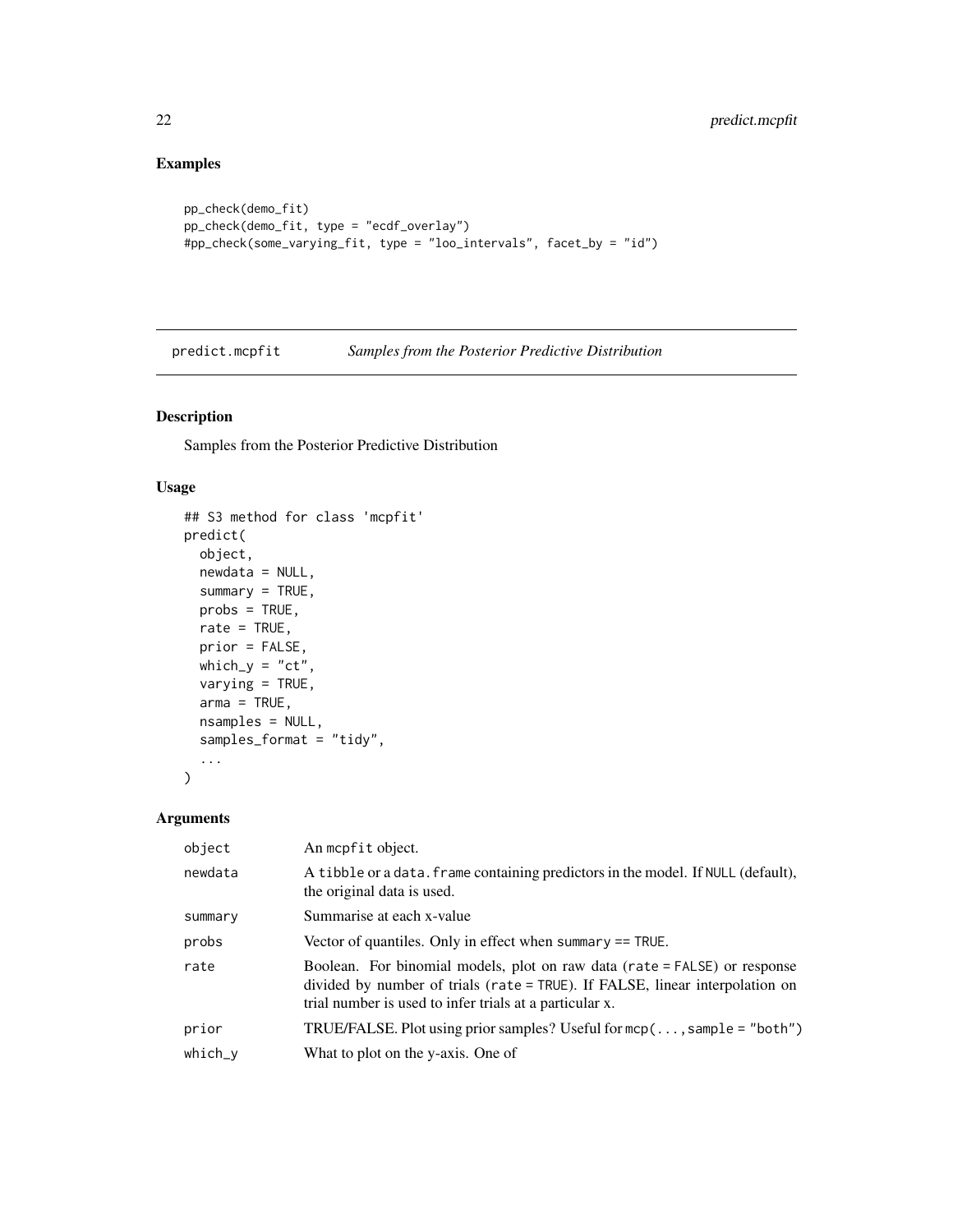<span id="page-22-0"></span>

|          | • "ct": The central tendency which is often the mean after applying the link<br>function.                                                                                                                                              |
|----------|----------------------------------------------------------------------------------------------------------------------------------------------------------------------------------------------------------------------------------------|
|          | • "sigma": The variance<br>• "ar1", "ar2", etc. depending on which order of the autoregressive effects<br>you want to plot.                                                                                                            |
| varying  | One of:                                                                                                                                                                                                                                |
|          | • TRUE All varying effects (fit\$pars\$varying).                                                                                                                                                                                       |
|          | • FALSE No varying efects $(c()$ .                                                                                                                                                                                                     |
|          | • Character vector: Only include specified varying parameters - see fit \$pars \$varying.                                                                                                                                              |
| arma     | Whether to include autoregressive effects.                                                                                                                                                                                             |
|          | • TRUE Compute autoregressive residuals. Requires the response variable in<br>newdata.                                                                                                                                                 |
|          | • FALSE Disregard the autoregressive effects. For family = gaussian(),<br>predict() just use sigma for residuals.                                                                                                                      |
| nsamples | Integer or NULL. Number of samples to return/summarise. If there are varying<br>effects, this is the number of samples from each varying group. NULL means<br>"all". Ignored if both are FALSE. More samples trade speed for accuracy. |
|          | samples_format One of "tidy" or "matrix". Controls the output format when summary == FALSE.<br>See more under "value"                                                                                                                  |
| .        | Currently ignored.                                                                                                                                                                                                                     |
|          |                                                                                                                                                                                                                                        |

#### Value

- If summary = TRUE: A tibble with the posterior mean for each row in newdata, If newdata is NULL, the data in fit\$data is used.
- If summary = FALSE and samples\_format = "tidy": A tidybayes tibble with all the posterior samples (Ns) evaluated at each row in newdata (Nn), i.e., with Ns x Nn rows. If there are varying effects, the returned data is expanded with the relevant levels for each row. The return columns are:

- Predictors from newdata.
- Sample descriptors: ".chain", ".iter", ".draw" (see the tidybayes package for more), and "data\_row" (newdata rownumber)
- Sample values: one column for each parameter in the model.
- The estimate. Either "predict" or "fitted", i.e., the name of the type argument.
- If summary = FALSE and samples\_format = "matrix": An N\_draws X nrows(newdata) matrix with fitted/predicted values (depending on type). This format is used by brms and it's useful as yrep in bayesplot::ppc\_\* functions.

# Author(s)

Jonas Kristoffer Lindeløv <jonas@lindeloev.dk>

# See Also

[pp\\_eval](#page-0-0) [fitted.mcpfit](#page-4-1) [residuals.mcpfit](#page-24-1)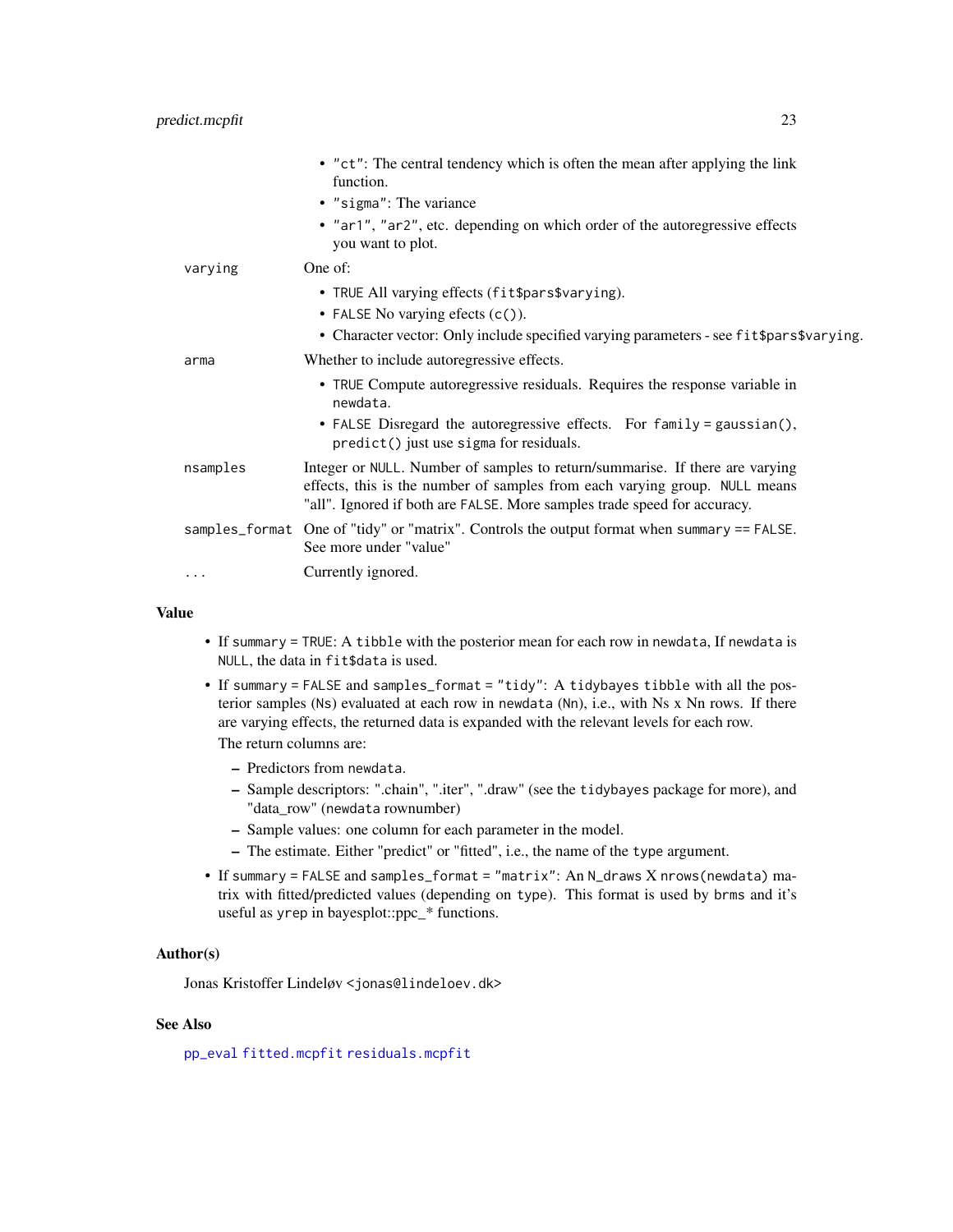#### Examples

```
predict(demo_fit) # Evaluate at each demo_fit$data
predict(demo_fit, probs = c(0.1, 0.5, 0.9)) # With median and 80% credible interval.
predict(demo_fit, summary = FALSE) # Samples instead of summary.
predict(
 demo_fit,
 newdata = data.frame(time = c(-5, 20, 300)), # Evaluate
  probs = c(0.025, 0.5, 0.975)
\mathcal{L}
```
print.mcplist *Print mcplist*

# **Description**

Shows a list in a more condensed format using str(list).

#### Usage

## S3 method for class 'mcplist'  $print(x, \ldots)$ 

# Arguments

| x        | An mcpfit object. |
|----------|-------------------|
| $\cdots$ | Currently ignored |

#### Author(s)

Jonas Kristoffer Lindeløv <jonas@lindeloev.dk>

|--|

# Description

Useful for print(fit\$jags\_code), print(mcp\_demo\$call), etc.

#### Usage

## S3 method for class 'mcptext'  $print(x, \ldots)$ 

<span id="page-23-0"></span>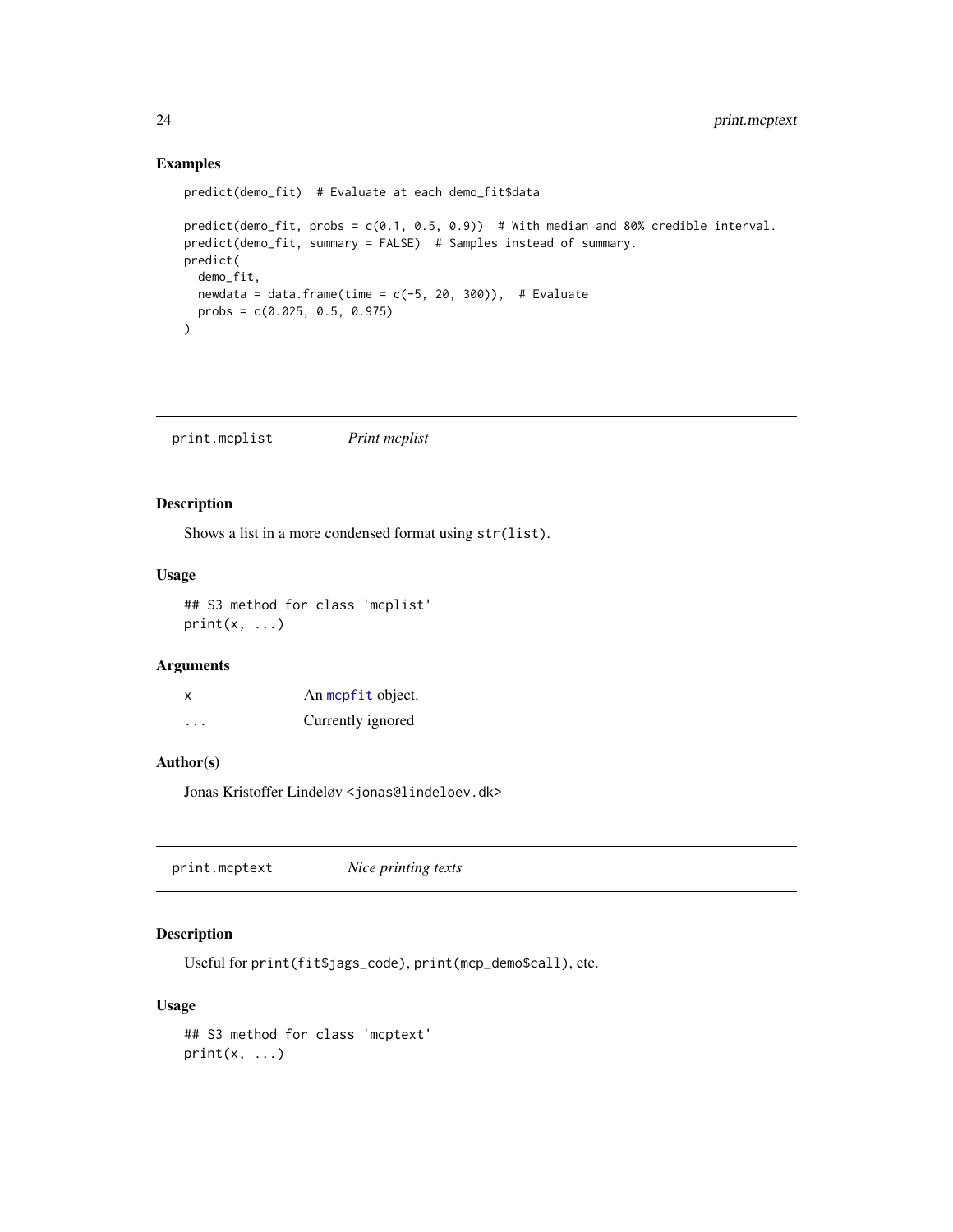#### <span id="page-24-0"></span>probit 25

# Arguments

|          | Character, often with newlines. |
|----------|---------------------------------|
| $\cdots$ | Currently ignored.              |

# Author(s)

Jonas Kristoffer Lindeløv <jonas@lindeloev.dk>

# Examples

```
mytext = "line1 = 2\nline 2 = 'horse'"class(mytext) = "mcptext"
print(mytext)
```
probit *Probit function*

# Description

Probit function

#### Usage

probit(mu)

#### Arguments

mu A vector of probabilities  $(0.0 \text{ to } 1.0)$ 

#### Value

A vector with same length as mu

<span id="page-24-1"></span>residuals.mcpfit *Compute Residuals From Mcpfit Objects*

# Description

Equivalent to fitted(fit,...) -fit\$data[,fit\$data\$yvar](orfitted(fit,...) -newdata[,fit\$data\$yvar]), but with fixed arguments for fitted: rate = FALSE, which\_y = 'ct', samples\_format = 'tidy'.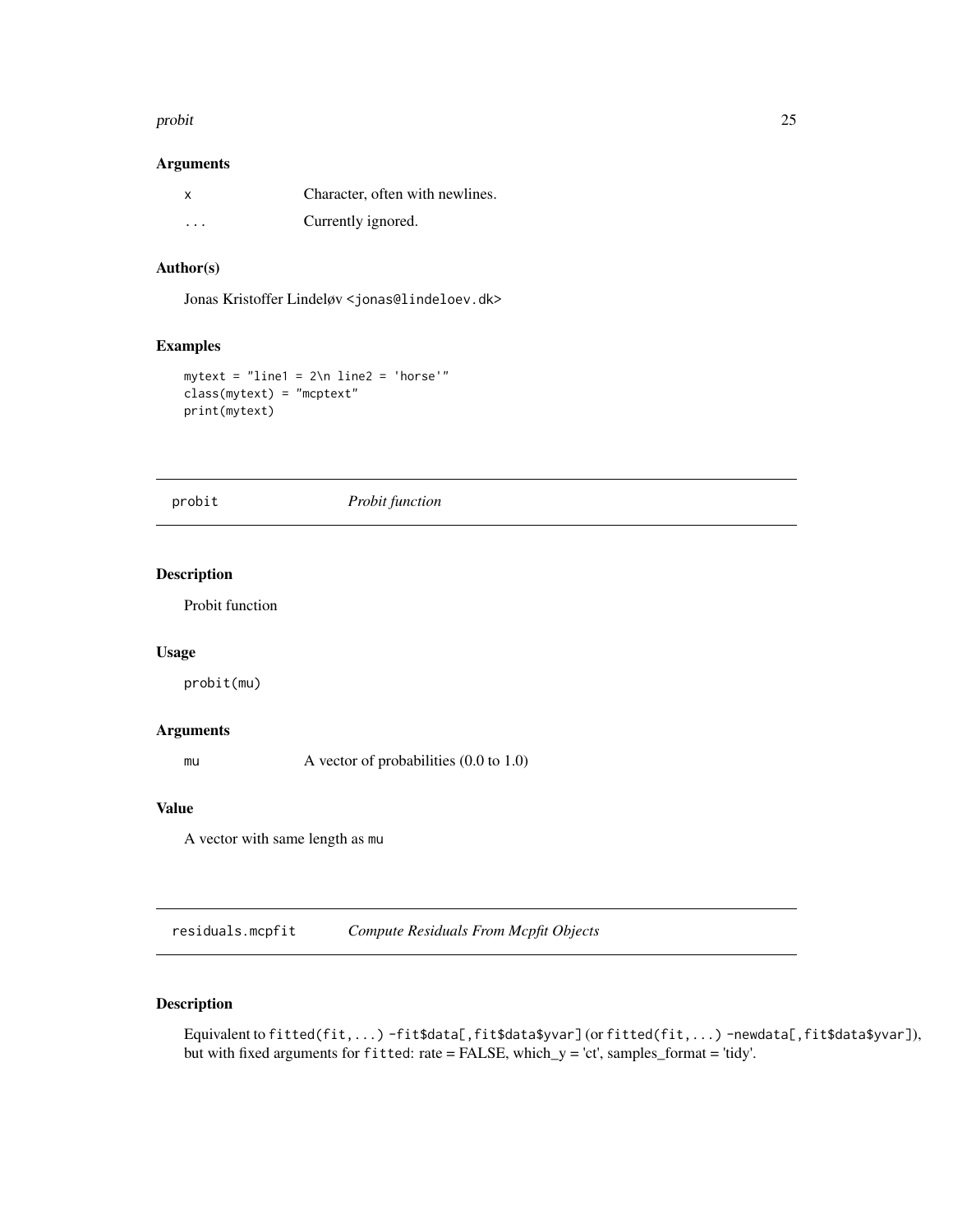# <span id="page-25-0"></span>Usage

```
## S3 method for class 'mcpfit'
residuals(
 object,
 newdata = NULL,
 summary = TRUE,
 probs = TRUE,
 prior = FALSE,
 varying = TRUE,
 arma = TRUE,nsamples = NULL,
  ...
\mathcal{L}
```
# Arguments

| object   | An mcpfit object.                                                                                                                                                                                                                      |
|----------|----------------------------------------------------------------------------------------------------------------------------------------------------------------------------------------------------------------------------------------|
| newdata  | A tibble or a data. frame containing predictors in the model. If NULL (default),<br>the original data is used.                                                                                                                         |
| summary  | Summarise at each x-value                                                                                                                                                                                                              |
| probs    | Vector of quantiles. Only in effect when summary $==$ TRUE.                                                                                                                                                                            |
| prior    | TRUE/FALSE. Plot using prior samples? Useful for $mcp$ (, sample = "both")                                                                                                                                                             |
| varying  | One of:                                                                                                                                                                                                                                |
|          | • TRUE All varying effects (fit\$pars\$varying).<br>• FALSE No varying efects $(c()$ .<br>• Character vector: Only include specified varying parameters - see fit \$pars \$varying.                                                    |
| arma     | Whether to include autoregressive effects.                                                                                                                                                                                             |
|          | • TRUE Compute autoregressive residuals. Requires the response variable in<br>newdata.<br>• FALSE Disregard the autoregressive effects. For family = gaussian(),<br>predict() just use sigma for residuals.                            |
| nsamples | Integer or NULL. Number of samples to return/summarise. If there are varying<br>effects, this is the number of samples from each varying group. NULL means<br>"all". Ignored if both are FALSE. More samples trade speed for accuracy. |
| $\cdots$ | Currently ignored.                                                                                                                                                                                                                     |
|          |                                                                                                                                                                                                                                        |

# Author(s)

Jonas Kristoffer Lindeløv <jonas@lindeloev.dk>

# See Also

[pp\\_eval](#page-0-0) [fitted.mcpfit](#page-4-1) [predict.mcpfit](#page-21-1)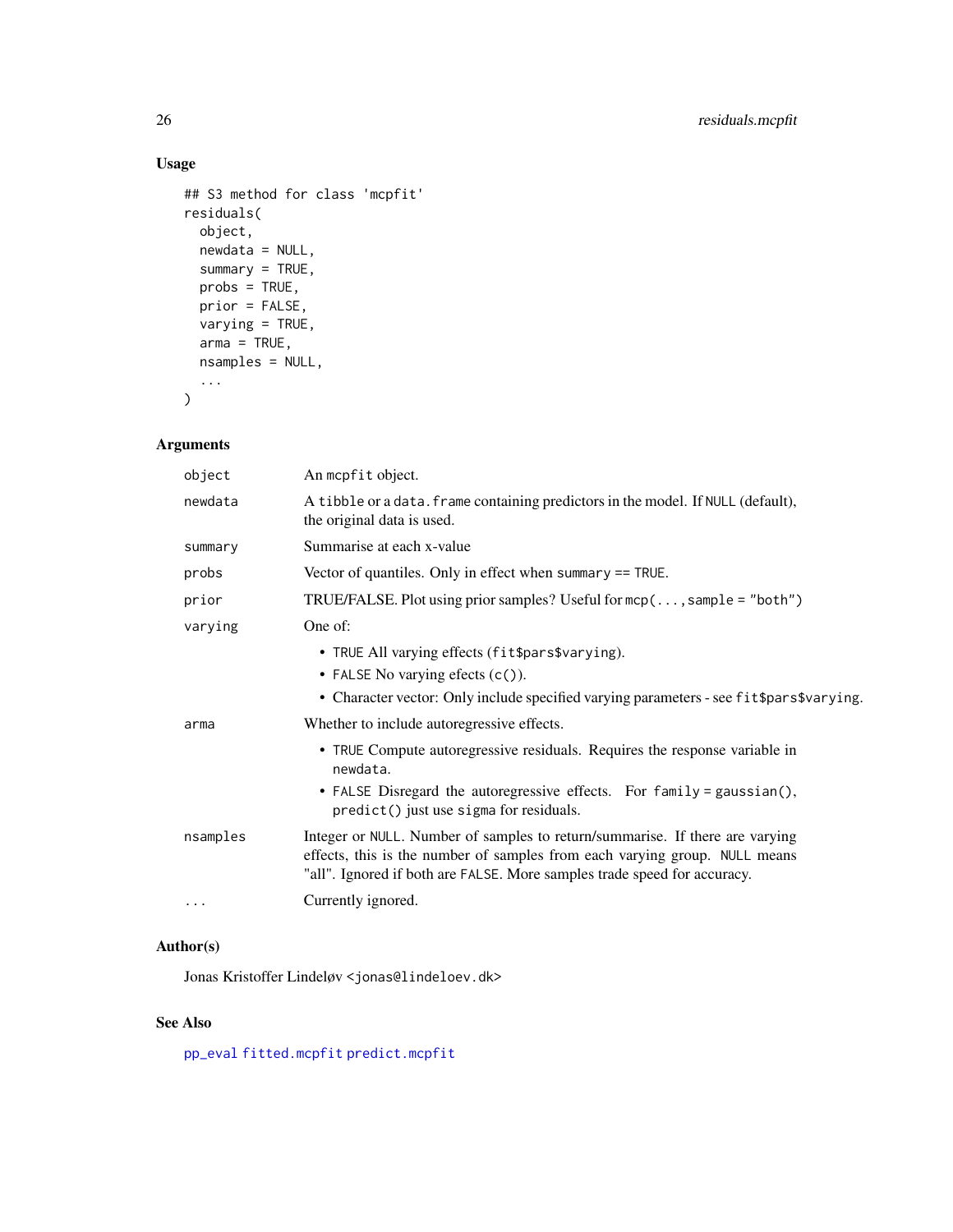<span id="page-26-0"></span>sd\_to\_prec 27

# Examples

```
residuals(demo_fit)
residuals(demo_fit, probs = c(0.1, 0.5, 0.9)) # With median and 80% credible interval.
residuals(demo_fit, summary = FALSE) # Samples instead of summary.
```
sd\_to\_prec *Transform a prior from SD to precision.*

# Description

JAGS uses precision rather than SD. This function converts dnorm(4.2,1.3) into dnorm(4.2,1/1.3^2). It allows users to specify priors using SD and then it's transformed for the JAGS code. It works for the following distributions: dnorm|dt|dcauchy|ddexp|dlogis|dlnorm. In all of these, tau/sd is the second parameter.

#### Usage

```
sd_to_prec(prior_str)
```
#### Arguments

prior\_str String. A JAGS prior. Can be truncated, e.g.  $dt(3, 2, 1) T(my\_var, )$ .

# Value

A string

# Author(s)

Jonas Kristoffer Lindeløv <jonas@lindeloev.dk>

summary.mcpfit *Summarise mcpfit objects*

#### Description

Summarise parameter estimates and model diagnostics.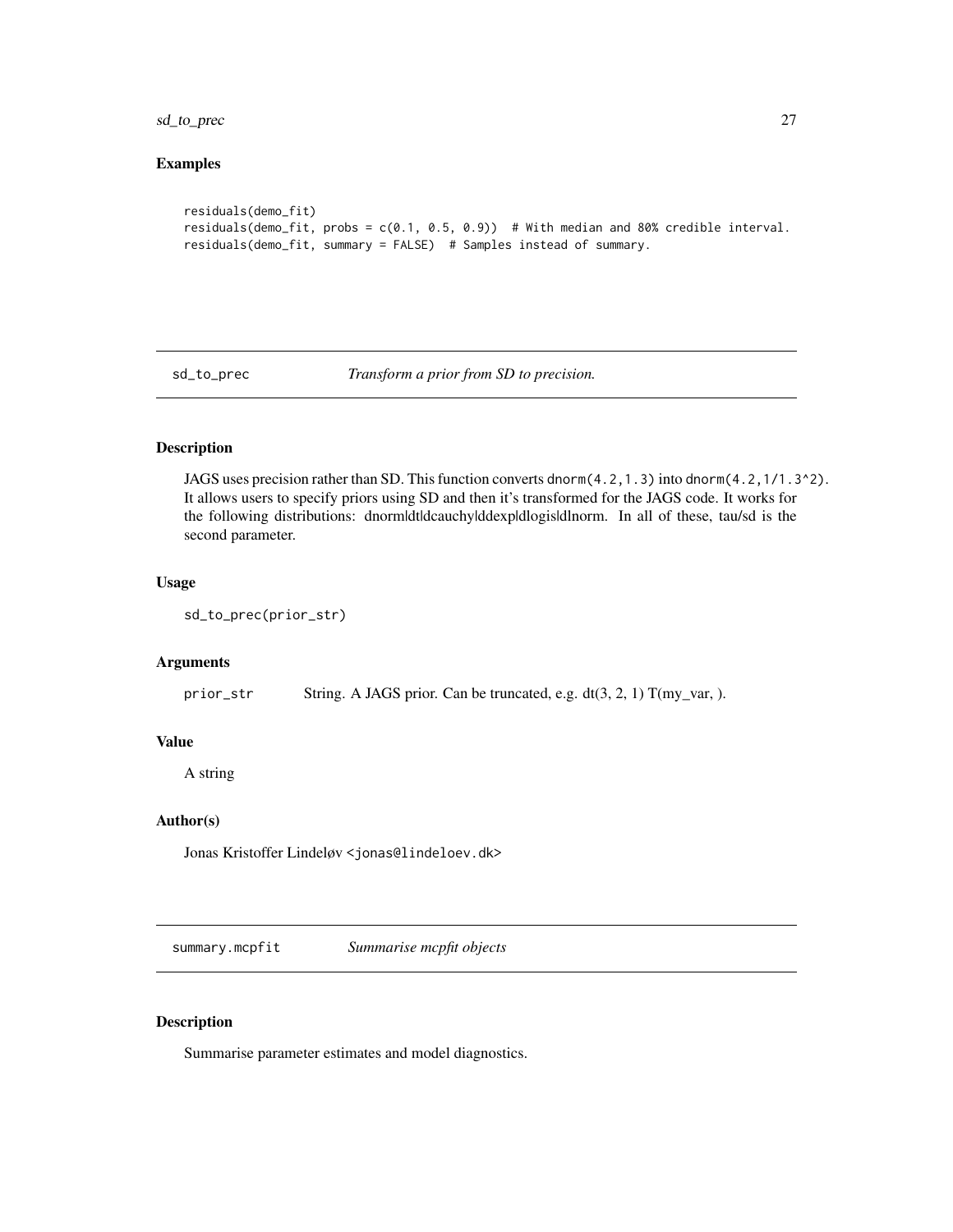#### <span id="page-27-0"></span>Usage

```
## S3 method for class 'mcpfit'
summary(object, width = 0.95, digits = 2, prior = FALSE, ...)
fixef(object, width = 0.95, prior = FALSE, ...)
ranef(object, width = 0.95, prior = FALSE, ...)
## S3 method for class 'mcpfit'
print(x, \ldots)
```
# Arguments

| object    | An mcpfit object.                                                                                                                                                                                                                                                                                                                                    |
|-----------|------------------------------------------------------------------------------------------------------------------------------------------------------------------------------------------------------------------------------------------------------------------------------------------------------------------------------------------------------|
| width     | Float. The width of the highest posterior density interval (between 0 and 1).                                                                                                                                                                                                                                                                        |
| digits    | a non-null value for digits specifies the minimum number of significant dig-<br>its to be printed in values. The default, NULL, uses getOption("digits"). (For<br>the interpretation for complex numbers see signif.) Non-integer values will be<br>rounded down, and only values greater than or equal to 1 and no greater than 22<br>are accepted. |
| prior     | TRUE/FALSE. Summarise prior instead of posterior?                                                                                                                                                                                                                                                                                                    |
| $\ddotsc$ | Currently ignored                                                                                                                                                                                                                                                                                                                                    |
| X         | An mcpfit object.                                                                                                                                                                                                                                                                                                                                    |
|           |                                                                                                                                                                                                                                                                                                                                                      |

#### Value

A data frame with parameter estimates and MCMC diagnostics. OBS: The change point distributions are often not unimodal and symmetric so the intervals can be deceiving Plot them using plot\_pars(fit).

- mean is the posterior mean
- lower is the lower quantile of the highest-density interval (HDI) given in width.
- upper is the upper quantile.
- Rhat is the Gelman-Rubin convergence diagnostic which is often taken to be acceptable if < 1.1. It is computed using [gelman.diag](#page-0-0).
- n.eff is the effective sample size computed using [effectiveSize](#page-0-0). Low effective sample sizes are also obvious as poor mixing in trace plots (see plot\_pars(fit)). Read how to deal with such problems [here](https://lindeloev.github.io/mcp/articles/tips.html)
- ts\_err is the time-series error, taking autoregressive correlation into account. It is computed using [spectrum0.ar](#page-0-0).

For simulated data, the summary contains two additional columns so that it is easy to inspect whether the model can recover the parameters. Run simulation and summary multiple times to get a sense of the robustness.

- sim is the value used to generate the data.
- match is "OK" if sim is contained in the HDI interval (lower to upper).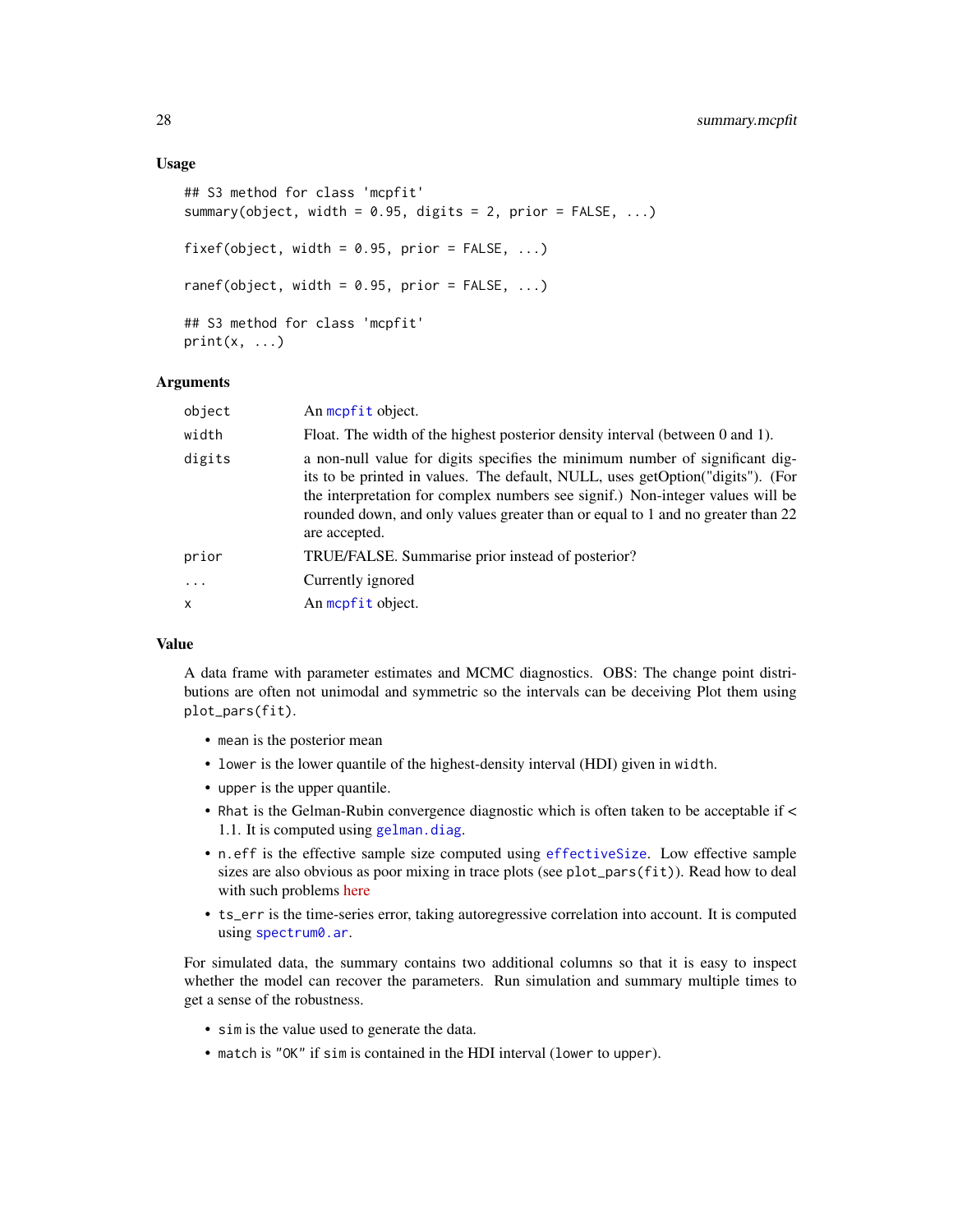# <span id="page-28-0"></span>summary.mcpfit 29

# Functions

- fixef: Get population-level ("fixed") effects of an [mcpfit](#page-13-1) object.
- ranef: Get varying ("random") effects of an [mcpfit](#page-13-1) object.
- print.mcpfit: Print the posterior summary of an [mcpfit](#page-13-1) object.

# Author(s)

Jonas Kristoffer Lindeløv <jonas@lindeloev.dk>

# Examples

```
# Typical usage
summary(demo_fit)
summary(demo_fit, width = 0.8, digits = 4) # Set HDI width
# Get the results as a data frame
results = summary(demo_fit)
# Varying (random) effects
# ranef(my_fit)
# Summarise prior
summary(demo_fit, prior = TRUE)
```